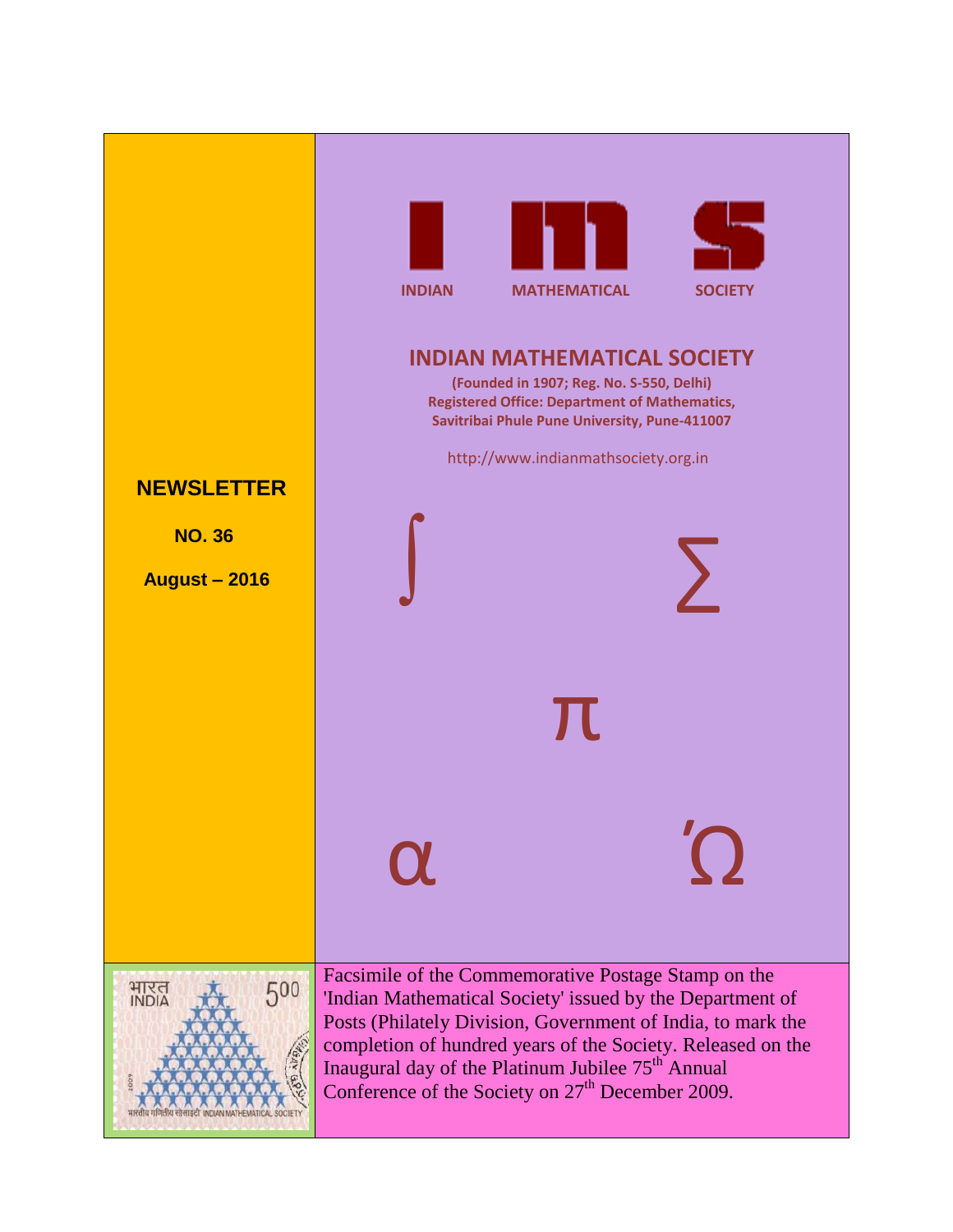# **INDIAN MATHEMATICAL SOCIETY NEWS LETTER NO. 36**

## **August, 2016**

# 82*nd* **ANNUAL CONFERENCE OF IMS (December 27-30, 2016)**

The 82*nd* Annual Conference of the Indian Mathematical Society will be held under the auspices of Department of Mathematics, Kalyani University, Kalyani (West Bengal) during December 27-30, 2016 under the Presidentship of Prof. D. V. Pai, Indian Institute of Technology, Gandhinagar (Gujarat).

Dr. Sanjib Kumar Datta, Professor, Department of Mathematics, Kalyani University, Kalyani is the Local Organizing Secretary of the Conference. Correspondence pertaining to arrangements for accommodation etc. at Kalyani University during the Conference should be addressed to Dr. Sanjib Kumar Datta. His e-mail address is *sanjib kr datta*@*yahoo.co.in*.

### **Details for sending Papers for presentation at the Conference :**

- 1. Papers should be typed double spaced on an A4 size paper and should be accompanied by an Abstract prepared as per the instructions and format given on page nos. 5 and 6. Abstract should be brief and should not exceed 250 words. The use of formula and symbols should be minimized. **Abstracts received without full length papers will not be considered.**
- 2. The abstracts and the papers should be sent electronically (in.pdf format) to the Academic Secretary, Prof. Peeyush Chandra (Email: acadsecrims@gmail.com), so as to reach him not later than October 31, 2016 .
- 3. A copy of the paper and the abstract should be retained by the author and brought for use at the time of the Conference.
- 4. Every paper submitted for presentation should be classified, as far as possible, according to the following classification scheme / codes and the same should be prominently displayed on the left hand top corner of the abstract.
- (A) Combinatorics, Graph Theory and Discrete Mathematics.
- (B) Algebra, Number Theory and Lattice Theory.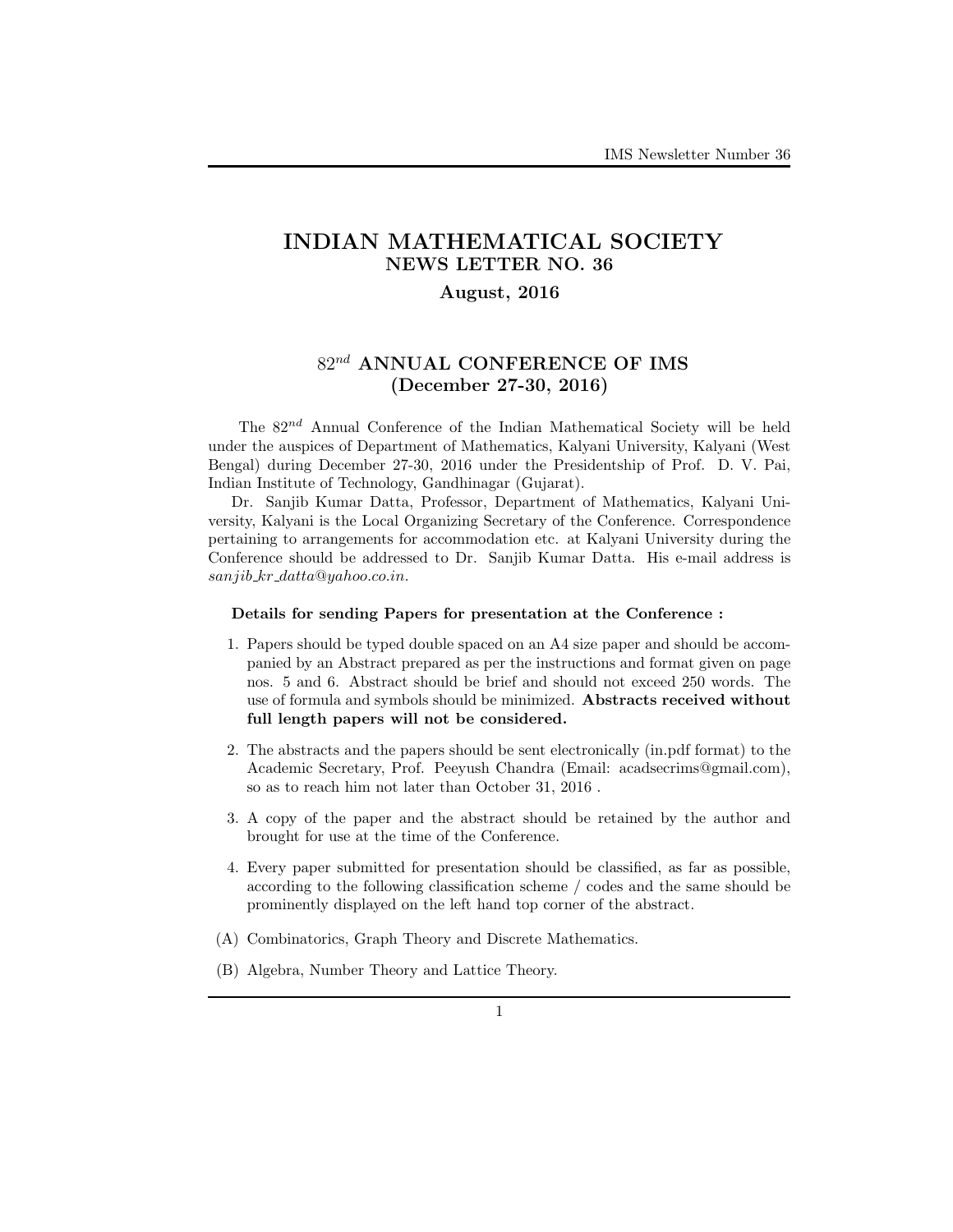- (C) Real and Complex Analysis (including Special Functions,Summability and Transforms).
- (D) Functional Analysis.
- (E) Differential / Integral / and Functional Equations.
- (F) Geometry.
- (G) Topology.
- (H) Measure Theory, Probability Theory and Stochastic Processes, and Information Theory.
- (I) Numerical Analysis, Approximation Theory and Computer Science.
- (J) Operations Research.
- (K) Solid Mechanics, Fluid Mechanics, Geophysics and Relativity.
- (L) Electromagnetic Theory, Magneto-Hydrodynamics, Astronomy and Astrophysics.
- (M) Bio-Mathematics.
- (N) History and Teaching of Mathematics.

Every author intending to present a paper should either be a member of the Society or should register himself / herself as a Sessional Member. In the case of joint authors, both the authors must be either members or should become Sessional Members. Nonmembers wishing to become Annual members / Sessional members can do so by paying Rs. 250/-. The amount can be paid by DD/Cheque payable at Aurangabad (Maharashtra)/payable at par. DD/Cheque should be drawn in favor of "Indian Mathematical Society". The DD/Cheque should be sent to Prof. S. K. Nimbhorkar, Treasurer, IMS, Department of Mathematics, Dr. B. A. M. University, Aurangabad-431004 (Maharashtra), so as to reach him by December 10, 2016. The amount can be paid through bank transfer (for details contact the Treasurer). After this date, applications for becoming a Sessional member will be accepted only at the venue of the Conference at Kalyani University, Kalyani (W.B.) during December 27-30, 2016 .

Acceptance of a paper for presentation does not automatically imply its acceptance for publication in the Journal of the Indian Mathematical Society or in The Mathematics Student. In case an author wants a paper to be considered for publication in either of these periodicals, he/she should submit the same separately to the Editor concerned.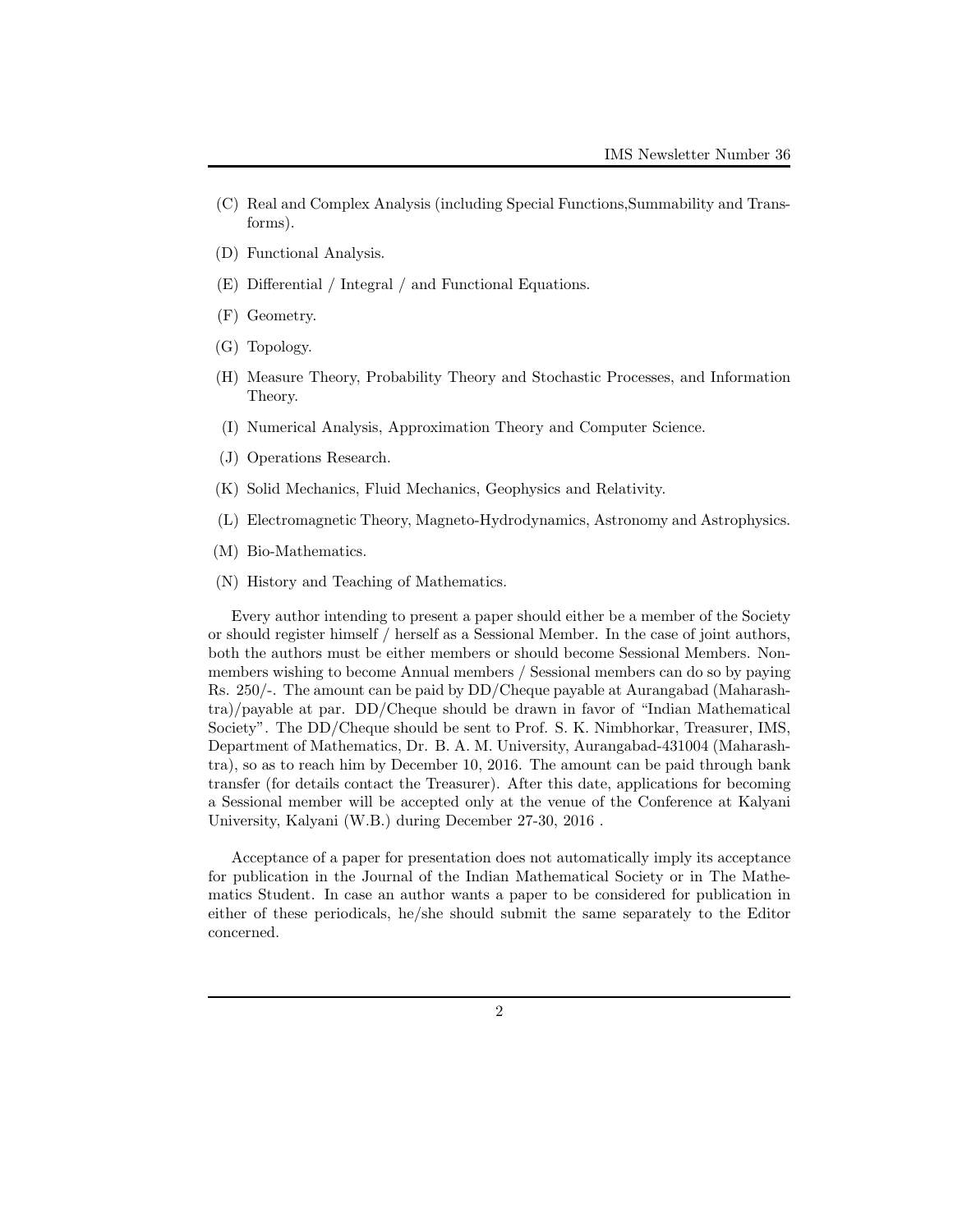#### **Award of Various Prizes**

The Indian Mathematical Society awards following prizes.

#### A. **P. L. Bhatnagar Memorial Prize.**

This Prize is awarded annually to the top scorer of the Indian Team at the International Mathematical Olympiad. It consists of a cash prize of Rs. 1000/ and a Certificate. The Prize is presented during the Inaugural Session of the Annual Conference of the Indian Mathematical Society.

#### B. **Narasinga Rao Memorial Prize.**

This Prize is awarded to the author of the best research paper published in the Journal of the Indian Mathematical Society or The Mathematics Student. The Prize carries a token amount of Rs. 2000/- along with a Certificate.

The Prize is recommended by a committee consisting of The Academic Secretary, Indian Mathematical Society , Editor, Journal of the Indian Mathematical Society and the Editor, The Mathematics Student. The Prize is awarded during the Inaugural Session of the Annual Conference of the Indian Mathematical Society.

Following conditions apply:

- 1. The research paper must be under single authorship, the research work must have been carried out in India and the post-doctoral research work is preferred.
- 2. The upper age limit of the awardee should not be more than 45 years as on the date of receipt of the paper by the Editor.

### C. **Various Prizes for Research Paper Presentation.**

In order to encourage and inspire the young and budding research workers, the Society holds, during its Annual Conferences, a Special Session of Paper Presentation Competition for various Prizes to be awarded to the best research papers presented. This Special Session is held as a part of the Academic Programme with no other parallel session.

Following are the areas and the groupings for these prizes:

- 1. **IMS Prize-group-1:** Discrete Mathematics (Combinatorics, Graph Theory, Posets), Lattice Theory, Set Theory, Logic, Number Theory and related areas.
- 2. **IMS Prize-group-2:** Algebraic Geometry, Geometry, Topology, Algebraic Topology, and related areas.
- 3. **IMS Prize-group-3:** Measure Theory, Probability Theory, Stochastic Processes, and related areas.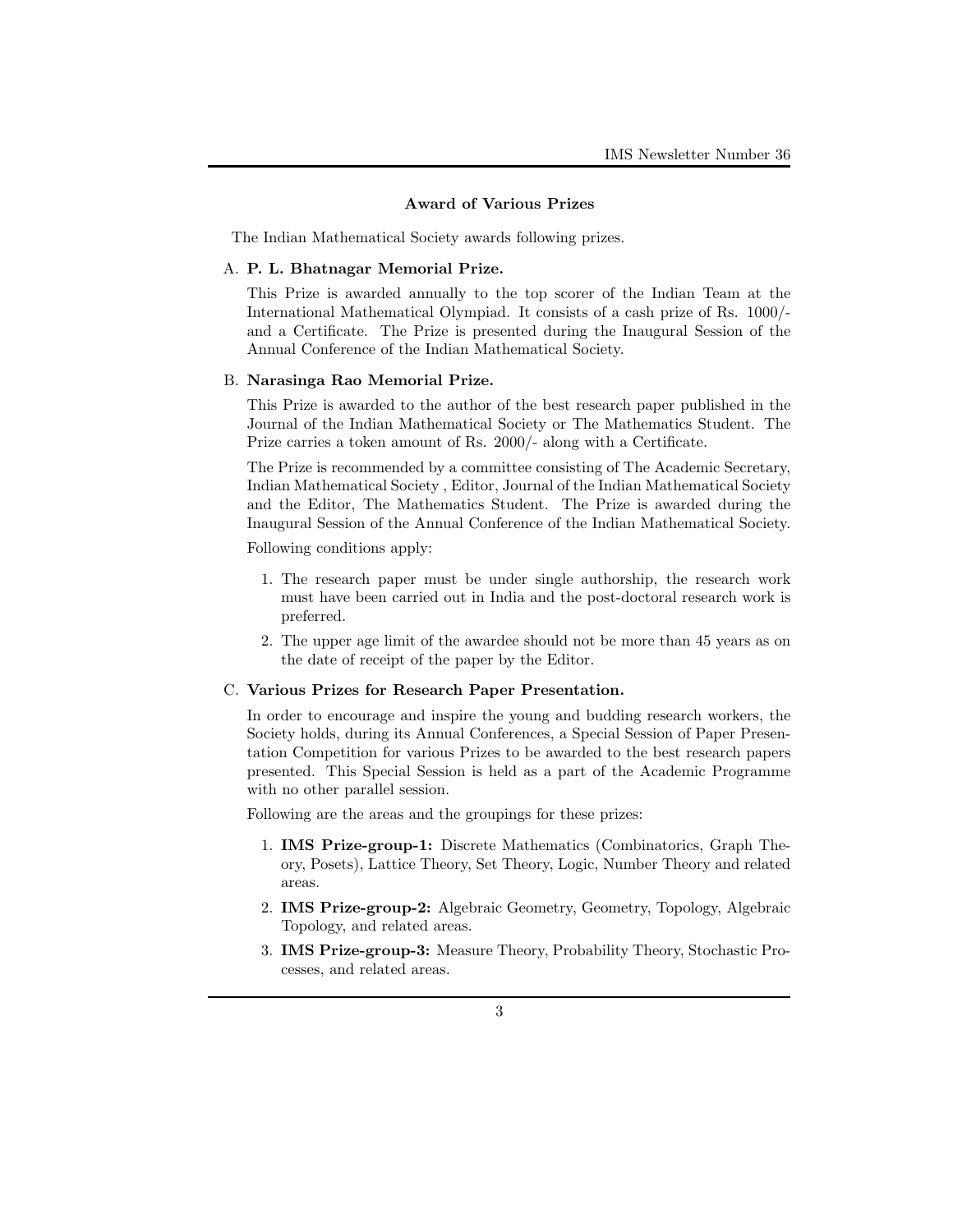- 4. **IMS Prize-group-4:** Differential / Integral / Functional equations and inequalities, Special Functions , Numerical Analysis and related areas.
- 5. **IMS Prize-group-5:** Solid Mechanics, Fluid Mechanics, Electromagnetic Theory, Magneto- Hydrodynamics, Astronomy, Astrophysics, Relativity and related areas.
- 6. **IMS Prize-group-6:** Operations Research, Optimization, Computational Mathematics, Information Technology, Bio mathematics, History of Mathematics and related areas.

**AMU Prize:** Algebra, Differential Geometry and Functional Analysis.

**V. M. Shah Prize:** Real Analysis, Complex Analysis, Fourier Analysis, Harmonic Analysis, Approximation Theory and related areas.

Three / Four judges are appointed by the Council for the "Paper Presentation Competition" for deciding the award of various Prizes. Each of these eight prizes listed above carries a Certificate and a cash amount of Rs. 1000/-.

Following conditions apply:

- 1. Only the Members of the Society are eligible for participation in the Competition.
- 2. The upper age limit of a candidate for participation in the Competition is 40 years as on December 31 of the respective year.
- 3. a. The paper to be presented for the competition has to be under single authorship.
	- b. Independent work at the post-doctoral level is preferred.
	- c. The work must have been carried out in India.
	- d. Stress will be on both, quality of research as well as performance during the presentation.
- 4. Soft copy of the full paper with the abstract (not exceeding 250 words) **in its electronic version (.pdf format)** should reach Prof. Peeyush Chandra on the e-mail address given earlier not later than October 31, 2016. Candidates should also submit their latest CV and the proof of their age (scanned copy of high school certificate will do) along with the paper.

**Note:** One who is already awarded a prize in a certain area in the past is not expected to participate in the competition for the prize in the same area.

#### **An appeal:**

*All the Heads of the Departments / Institutions and the Research Supervisors are requested to encourage their research students for participation in this Competition.*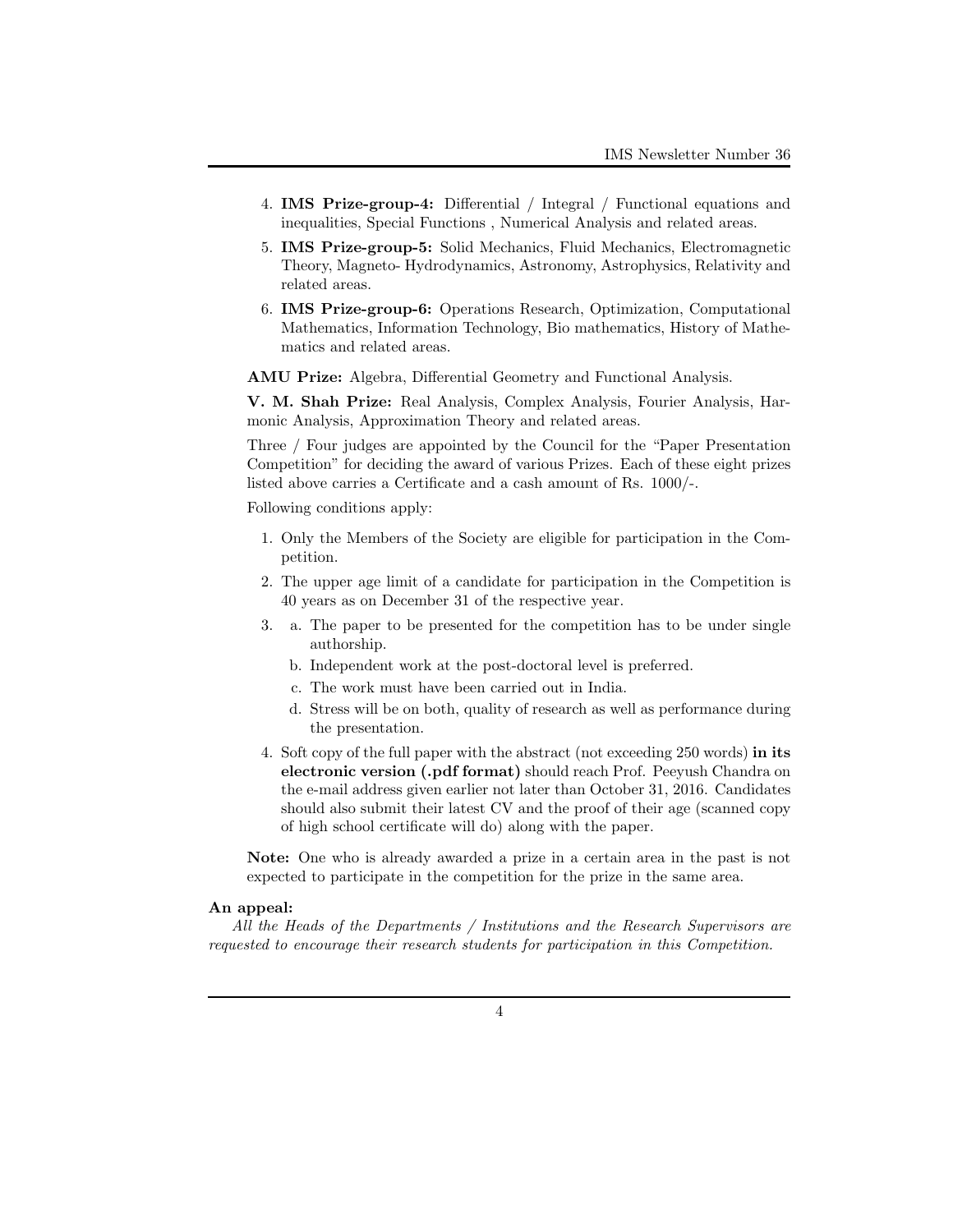## **INSTRUCTIONS FOR PREPARING THE ABSTRACT**

The following instructions should be followed carefully to ensure smooth editing and printing of the abstract:

- 1. Soft copy of the Abstract is required in pdf and latex format.
- 2. The use of formulae and symbols should be minimized.
- 3. List of references should not form part of the abstract.
- 4. Classification of the abstract is a must.
- 5. Full address is not allowed, **E-mail address is a must.**
- 6. The word "abstract" should not be written.
- 7. The abstract must begin with the title of the paper.
- 8. Comma should be inserted at the end of the title and the name(s) of the author(s) be written on the same line.
- 9. The name of the author's town should be written in brackets after the name; in case of two (or more) authors from the same town, the town be mentioned only after the last author's name.

The abstract is likely to be rejected if any of these instructions (particularly (1), (2),  $(5)$  and  $(7)$  is violated.

The **electronic versions of the paper and the abstract in .pdf format** should be sent to Prof. Peeyush Chandra on the e-mail address given earlier so as to reach him not later than October 31, 2016 (after which date no paper will be accepted).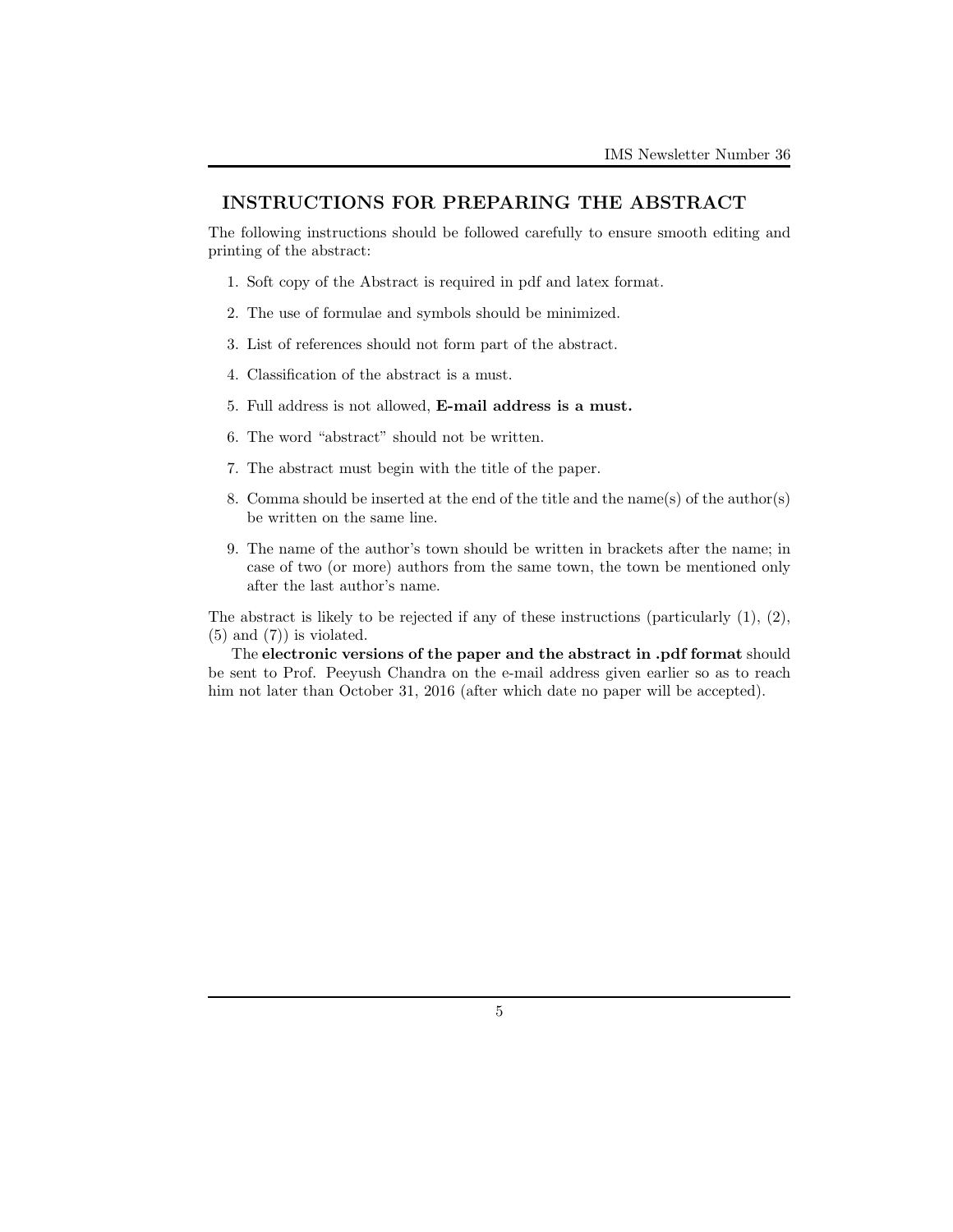## **FORMAT FOR THE ABSTRACT**

Name of the  $\text{Author}(s)$  : Institution(s)  $\qquad \qquad$  :

Name of the Presenter  $\qquad \, :$ 

Address for Correspondence :

ABSTRACT : The abstract must be accommodated in the space as in the box below in strict accordance with instructions given above. The word "abstract" must not be written in the box.

SECTION: The Section (A, B, C, etc.) should be carefully chosen and entered here. Refer the classification codes given earlier.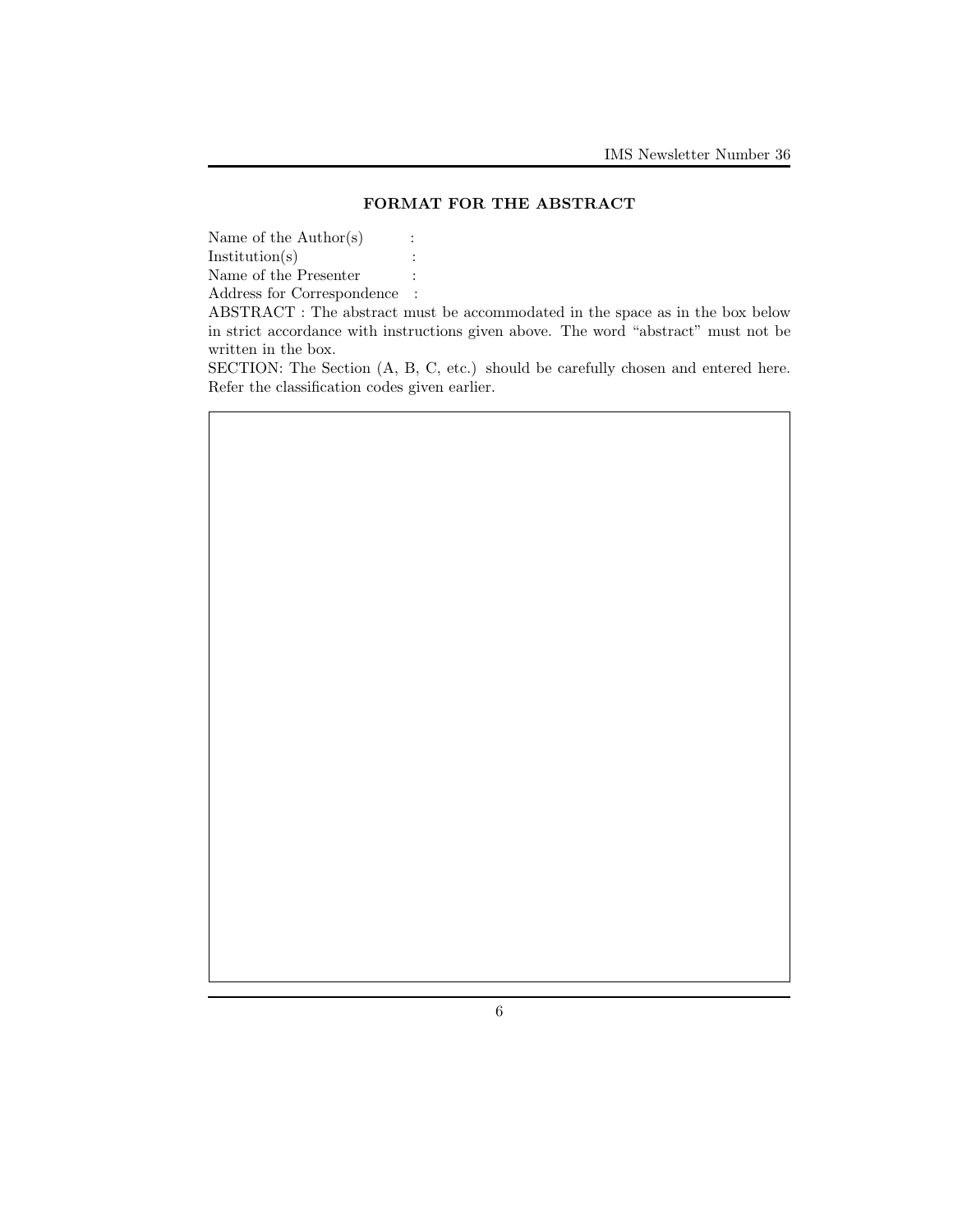#### **Periodicals published by the Society**

The Society publishes two periodicals - *The Journal of the Indian Mathematical Society* ISSN (Print) 0019–5839. It is also published **online** through the Informatics India platform ISSN (Online) : 2455-6475 (Website:www.informindia.co.in) and *The Mathematics Student* ISSN 0025–5742, both of which are quarterly. The details can be found on the website: www.indianmathsociety.org.in.

## **Subscriptions**

Annual subscription for PRINT version of the Journal of the Indian Mathematical Society / the Mathematics Student:

For each periodical

- Rs.1500/- for Libraries of Educational Institutions in India provided the subscription is direct.
- Rs. 1800 for Libraries of Educational Institutions in India when the subscription is made through an agent who gives complete name and address of the subscriber. The supply will be made directly to the subscribing library. The agents will get 15% discount.
- Rs. 8000/- for others for personal use or to the agents who do not supply the names and addresses of the end users. In this case, the agents will get 20% discount.
- \$150/- for personal use or for Libraries outside India. The agents are entitled to get 20 % discount on their orders.

The Journal of the Indian Mathematical Society is also available **online**. For **online subscription information** contact Informatics India Email: Kamalinformaticsglobal.com Website: www.informindia.co.in

Each issue of The Mathematics Student is being sent to the Life Members **in electronic form** to their E-mail address registered by the members with the Society for their personal use (not for circulation). No hard copy of this periodical will be sent to the Members. Those Members who have not registered their e-mail address are requested to register it on *<*imsgoesgreen@gmail.com*>*. It may please be noted that the contents of The Mathematics Student will continue to be available on the Society's website www.indianmathsociety.org and a physical copy of The Mathematics Student will continue to be available at the IMS Library (Ramanujan Institute of Advanced Study in Mathematics, Madras University, Chennai) as well as at the Registered Office of the Society (Department of Mathematics, Savitribai Phule Pune University, Pune - 411 007) for reference during office hours.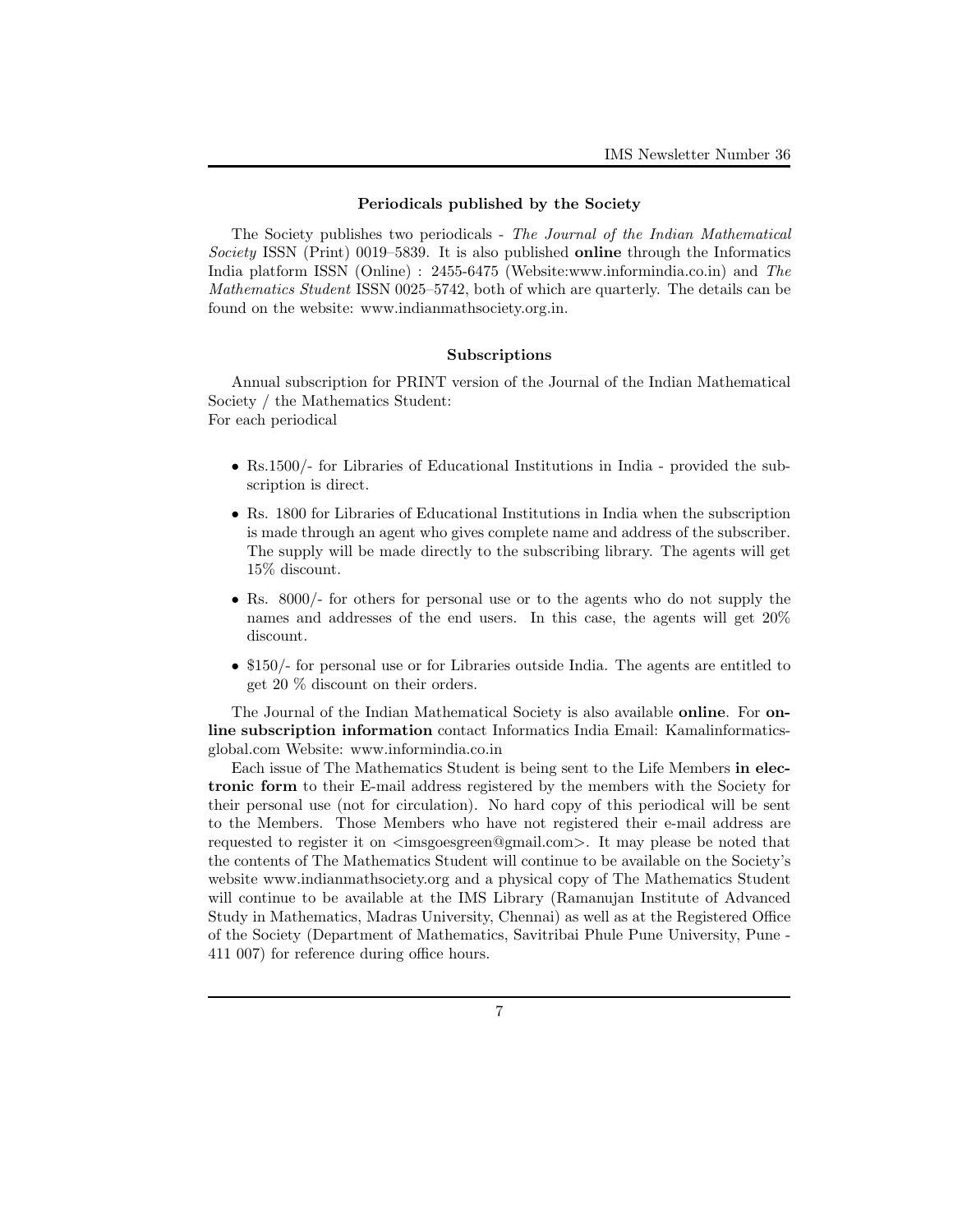### **Membership of the Society**

#### **Life Membership Fees:**

Rs.2000/- (US \$500/- for foreigners and US \$300 for foreigners who are members of the American Mathematical Society. Those residing outside India - referred to as *International Life Members*).

## **Ordinary Annual Membership Fees:**

Rs. 250/- (US \$50/- for those residing outside India).

### **Sessional Membership Fees :**

Rs. 250/- (US \$50/- for those residing outside India).

Sessional Members are those who join the Society only for a particular Session. They may contribute paper(s) for presentation and  $/$  or participate in any of the academic programmes held during the Session.

*• Membership form is available on the IMS website indianmathsociety.org.in.*

#### **Business Correspondence and Payments:**

All business correspondence be addressed to Prof. S. K. Nimbhorkar, Treasurer, IMS; Department of Mathematics, Dr. B. A. M. University, Aurangabad - 431 004 (Maharashtra), India. All payments are to be made to Treasurer, IMS by DD/ Payable at par check drawn in favor of **"The Indian Mathematical Society"** payable at **Aurangabad** (Maharashtra), India at the address mentioned above. The payment can be made through online banking. For details contact the Treasurer.

#### **Member in good standing:**

A member is considered to be of good standing in a particular year if he/she has paid his/her Membership fees by **July 31** of that year.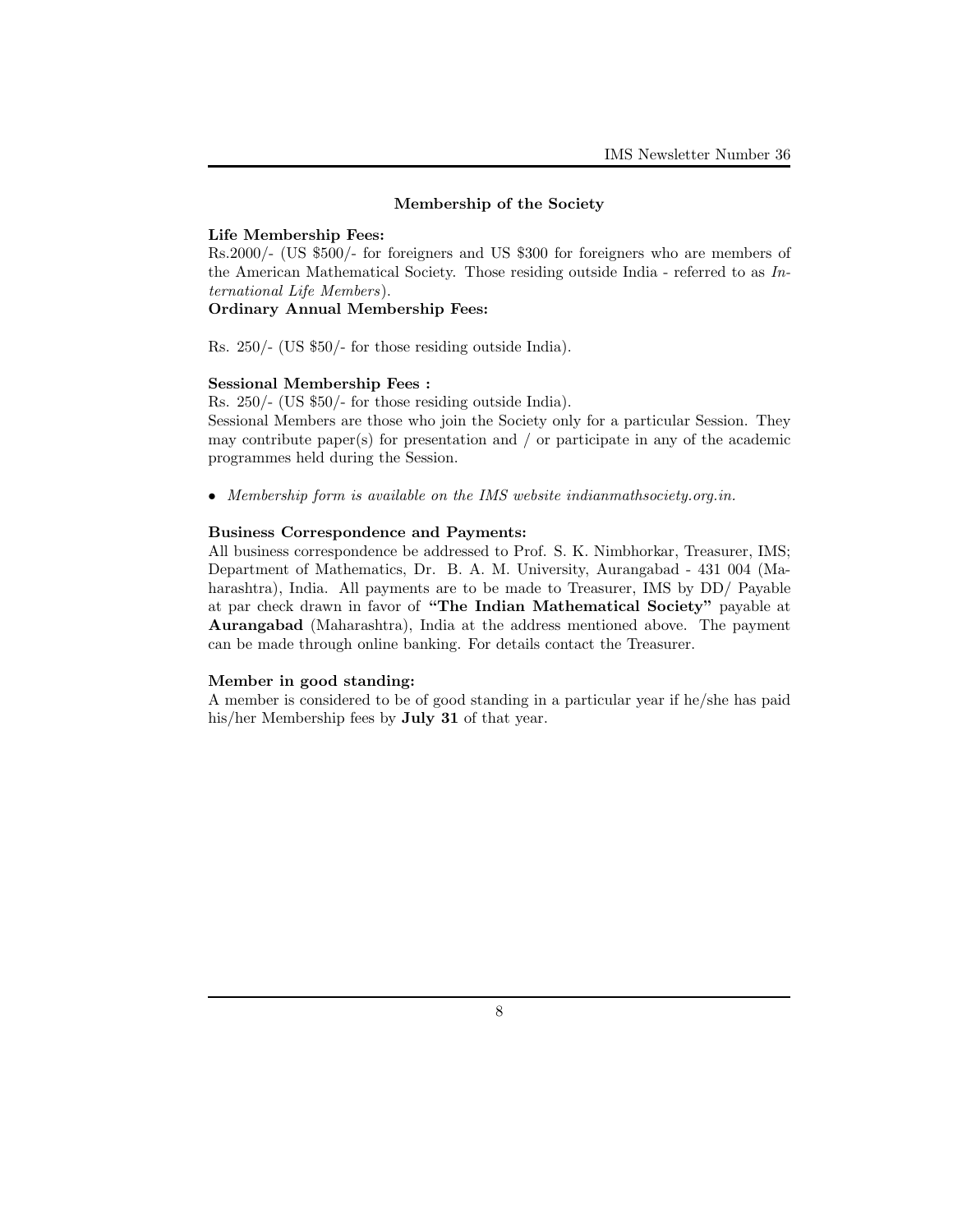### **IMS Library**

The Indian Mathematical Society Library is housed in the Campus of the Ramanujan Institute for Advanced Study in Mathematics, University of Madras, Chennai - 600 005 ever since it was shifted from Pune.

The Library receives many journals on Exchange basis and has a rich collection of back numbers of reputed mathematical journals received from all over the world. The complete catalogue of the back volumes of all the periodicals published by the Society as well as those received in exchange by the Society and available in the IMS Library, Chennai, is now displayed on the IMS website. There is a spate of request for photocopies of articles published in these journals and the Library attends to these demands promptly. If a particular journal is not available in the IMS Library, the scholars / students are requested to contact other Libraries where it is likely to be available providing them with the addresses of those Libraries.

The address of the IMS Library is:

The Indian Mathematical Society Library, The Ramanujan Institute for Advanced Study in Mathematics, University of Madras, Chepauk, Chennai - 600 005. Phone :  $(O)$  +91-44-25360357 E-mail: youvarajgp@yahoo.com

For further information one may contact Prof. G.P. Youvaraj, Director, Ramanujan Institute for Advanced Study in Mathematics, University of Madras, Chennai, who is the Honorary Librarian for the Indian Mathematical Society Library.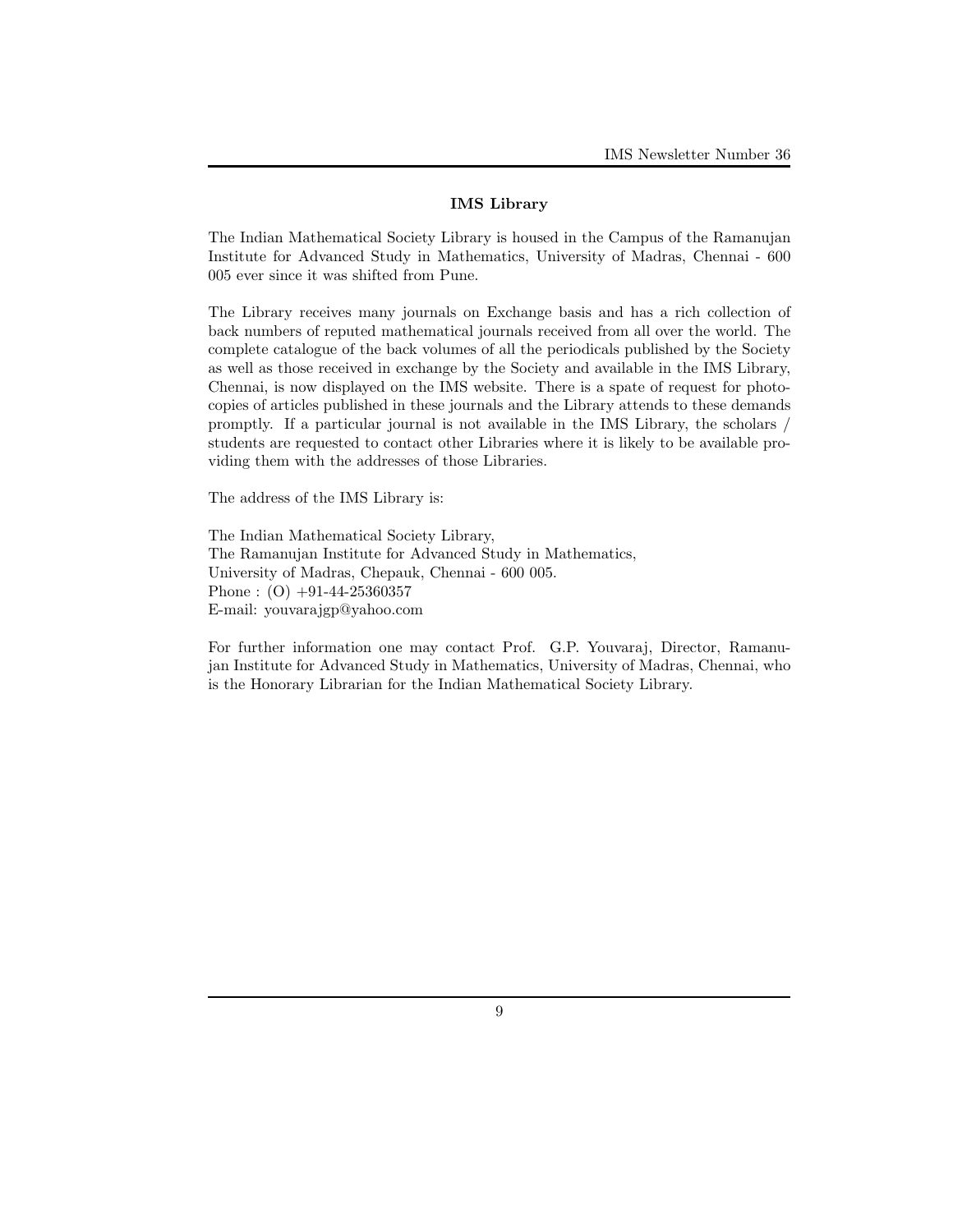## **NOMINATIONS FOR ELECTION TO THE COUNCIL OF THE SOCIETY**

The Council has made the following nominations for elections to the Council:

President: Prof. Manjul Gupta, (Retired Professor, IIT, Kanpur) for the election to the office of the President of the Society for a period of one year w. e. f. April 1, 2017.

Prof. G. P. Singh, VNIT, Nagpur; Prof. S. S. Khare, North Eastern Hill University, Shillong and Prof. Raj Shekhar Reddy, Tirupati University, Tirupati (A.P.) are nominated for election as members of the Council for a period of three years w. e. f. April 1, 2017.

A life member (in good standing) of the IMS can contest for membership to the Council of IMS or to any other office for which there is a vacancy by following the procedure laid down in the following TWO paras. He/ she may approach to the Returning Officer, Prof. M. M. Shikare, Department of Mathematics, Savitribai Phule Pune University, Pune - 411 007, Maharashtra, India on or before October 5, 2016.

**In the context of (h) of the constitution of IMS.** If a life member wishes to contest for any office of the council or as a member of the council (wherever applicable) his/her nomination should be supported by at least TEN life members individually and separately with the mention of their exact names as well as their exact unique membership numbers as per records of the IMS so as to reach the returning officer not later than October 5, 2016. Nominations submitted in the manner indicated above shall be considered valid nominations. There shall be a scrutiny of the nominations in the light of above rule by the Returning officer.

**In the context of (i) of the constitution of IMS.** The nominations made by the council with an indication made to that affect, together with other valid nominations made by the life members of the society (following the procedure mentioned in the above para) shall be sent through e-mail by the Returning officer on the registered E-mail addresses of life members of good standing of the society not later than November 10, 2016. The life member should take a print out, complete the formalities and send it by registered post/ speed post to the Returning officer so as to reach him latest by December 10, 2016.

The following (j) and (k) are modified in the lines of the constitution of IMS for the purpose of information only.

(j) The Returning Officer shall collect all the ballot papers returned to him/her by the members up to December 10, 2016 and carry them to the venue of the Annual Conference, where they will be opened and counted by him in the presence of a Com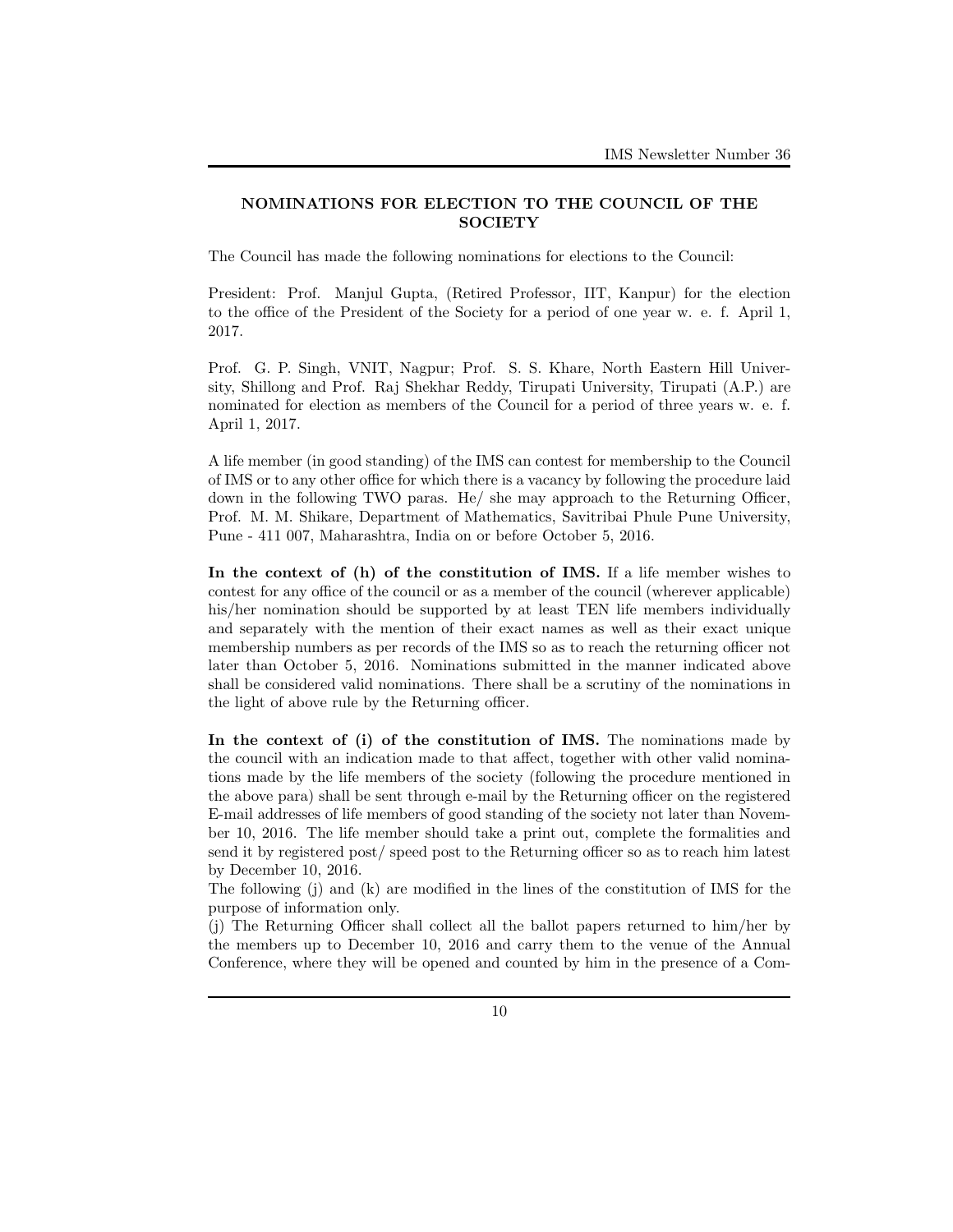mittee consisting of the President (or his nominee) and the three Secretaries. A simple majority shall determine the result of the election (in each case, the same is determined by toss in case of equality of votes)

(k) The list of newly elected officers and additional members of the Council shall be announced at the General Body meeting held during the Annual Conference. The new Council shall assume charge of its office with effect from April 1, 2017.

#### **Minutes of the Council Meeting held at Nagpur**

A meeting of the Council of the Indian Mathematical Society (IMS) was held in the Meeting Hall of the Administrative Building of Visvesvaraya National Institute of Technology (VNIT), Nagpur on Dec. 26, 2015 at 6.00 pm. The meeting was adjourned and the adjourned meeting of the Council of the IMS was held on December 29, 2015 at 3.00 p.m. in the office of the Head, Department of Mathematics, VNIT. (Note: The 81*st* Annual Conference of the IMS was held under the auspices of the Visvesvaraya National Institute of Technology, Nagpur during Dec. 27-30, 2015).

The following members were present.

- 1) Prof. A. M. Mathai (In Chair) 7) Dr. S. B. Nimse 2) Prof. N. K. Thakare 8) Prof. Girija Jayaraman
- 3) Prof. M. M. Shikare. 9) Dr. Bankteshwar Tiwari
- 4) Prof. S. K. Nimbhorkar. 10) Prof. Ahmed Ali

5) Prof. Satya Deo. 11) Prof. R. Sahadevan

6) Prof. J. R. Patadia 12) Dr. G. P. Singh (Local Secretary)

The following members could not remain present.

| 1) Prof. S. G. Dani      | 5) Prof. D. S. Jamwal    |
|--------------------------|--------------------------|
| 2) Prof. Subhas J. Bhatt | 6) Dr. P. B. Vinod Kumar |
| 3) Prof. Ajay Kumar      | 7) Prof. A. Vijayakumar  |

- 4) Prof. Manjusha Muzumdar
- 

Dr. Bankteshwar Tiwari and Prof R. Sahadevan could not attend the adjourned meeting on December 29, 2015.

The following business was transacted and approved by the Council.

**Item No. 1.** Confirmation of the Minutes of the Meeting of the Council of the Indian Mathematical Society held at the meeting hall, Indian School of Mines, Dhanbad on December 26, 2014 at 6.30 p.m. and the adjourned meeting of the Council of the Indian Mathematical Society held on December 29, 2014 at 4.00 p.m. in the Meeting Hall of the Indian School of Mines, Dhanbad.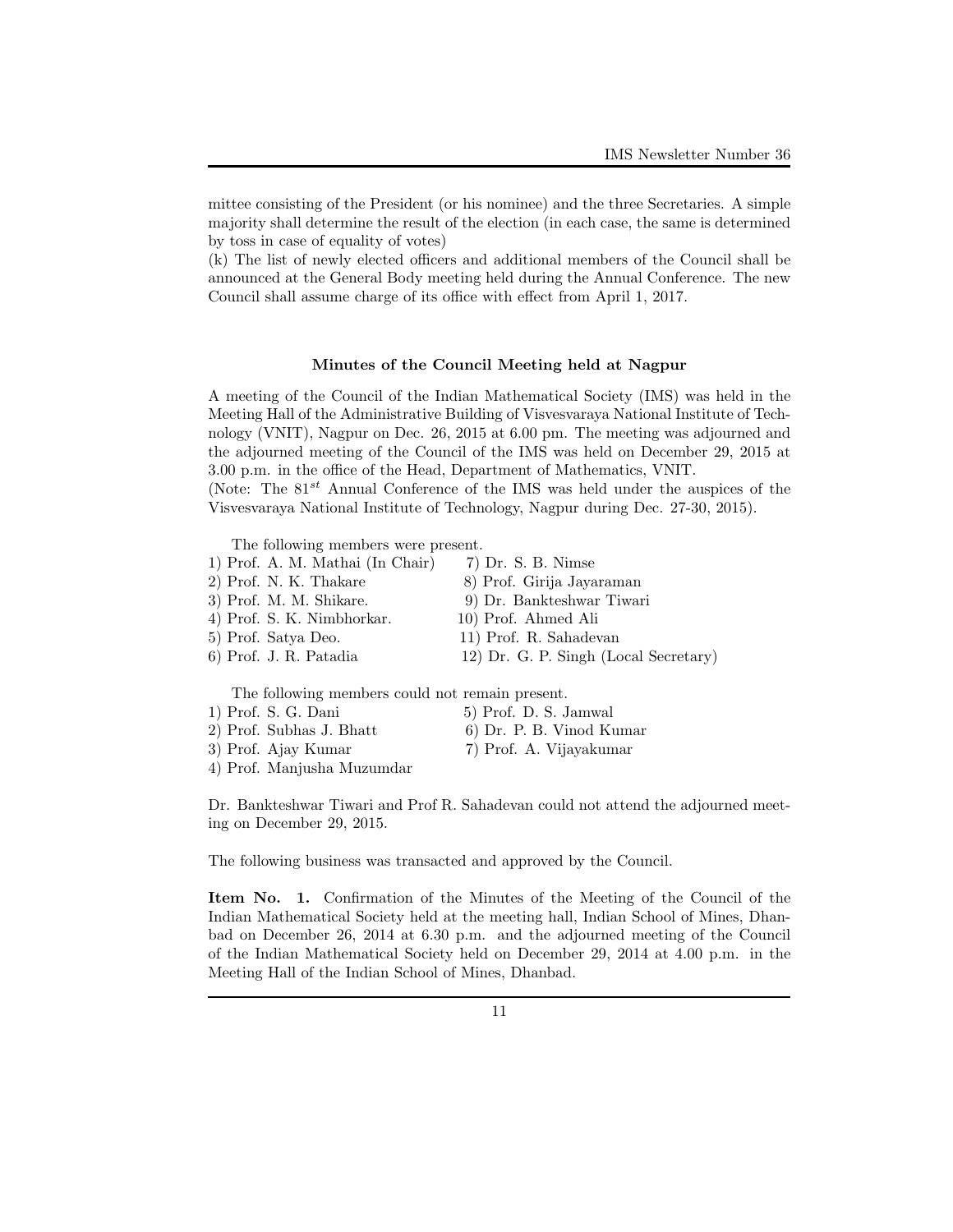The Minutes of the above referred Meeting of the Council of the Indian Mathematical Society were confirmed.

**Item No. 2.** To receive the report of the Local Secretary regarding arrangements made for the 81st Annual Conference.

Dr. G. P. Singh, Professor of Mathematics, VNIT, Nagpur and the Local Organizing Secretary of the 81st Annual Conference of the Indian Mathematical Society informed the Council that adequate arrangements for accommodation and transport of about 200 delegates were made. The Council members, invited speakers and the delegates are accommodated in guest houses of VNIT. He informed the council that the inaugural function, the Award Lectures, Plenary talks and one hour invited talks will take place in the Auditorium and the Physics Assembly Hall of the VNIT; the parallel sessions will take place at three other halls. Further, he reported that the various funding agencies, namely NBHM, DST and DRDO, Govt. of India have sanctioned funds for the Conference.

**Item No. 3.** To receive the report of the General secretary for the year 2015. Report of the General Secretary for the year 2015.

- 1. The IMS News Letters No. 33 in March 2015 and No. 34 in August 2015 were published. They are also displayed on the website of the Indian Mathematical Society. The soft copies of these News Letters have been sent by e-mails to all the members of the Society.
- 2. The meeting of the office bearers of the IMS (General Secretary, Administrative secretary and the Treasurer) and the representatives (Mr. S.A. Praveen, Mr. Somashekar) of the Informatics (India) Ltd., Bangalore concerning online publication of JIMS, was held on 4th June 2015 at 11.00 am in the Library, Department of Mathematics, Savitribai Phule Pune University, Pune.
- 3. A committee of Prof. Satya Deo, Prof. J. R. Patadia and Prof. M. M. Shikare was appointed to recommend the name of the author of the best research paper (published in JIMS and Math Student during 2013) for the award of **A. Narasinga Rao Memorial Prize** for the year 2013. The committee has recommended Dr. Ajit De, Department of Mathematics, Siliguri College, Siliguri (W. B.) for this award for his paper entitled "Computation of Synthetic Seismogram for a buried elliptic in plane shear dislocation model in an elastic half-space "published in the Journal of the Indian Mathematical Society, Vol 80 (3-4), 243–263.
- 4. Terms and conditions for awarding A. K. Agarwal Award and also A. M. Mathai Award were formulated in consultation with the office bearers of the IMS.
- 5. A panel of five mathematicians was formulated to evaluate the papers received for Prof. A. K. Agarwal Award for best publication in the year 2014. The panel included Prof. Bruce Berndt (University of Illinois, USA), Prof. D. V. Pai (IIT, Gandhinagar), Prof. Manjul Gupta (IIT, Kanpur) and Prof. S. Tariq Rizvi (The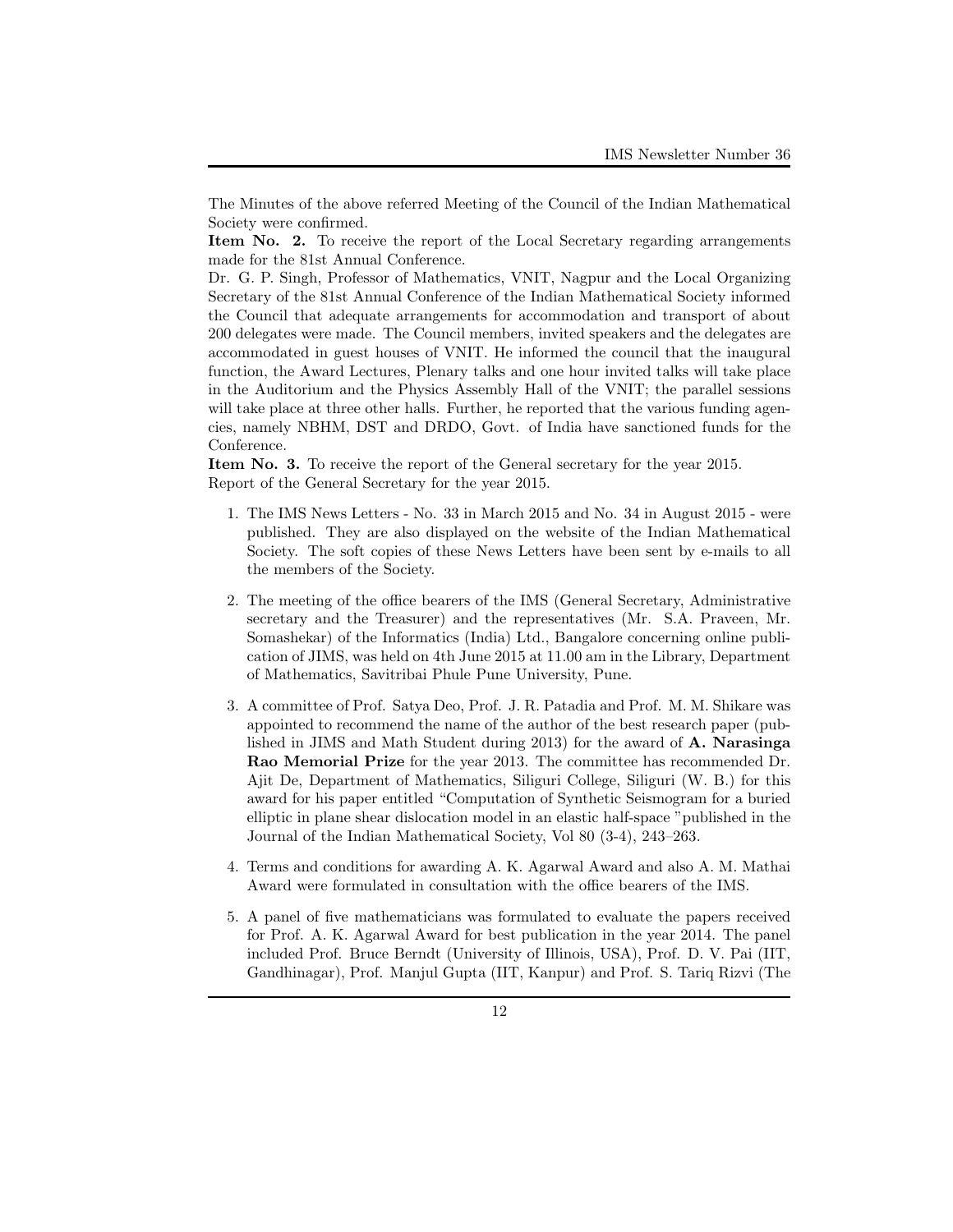Ohio State University, USA), Prof. A. P. Singh (Central University, Rajsthan). Each member of the panel was requested to use 1-10 scale system to evaluate the papers. Individual reports were received from the referees. The reports were compiled. The Prof. A. K. Agarwal Award for 2014 has been awarded to Ms. Neena Gupta, Stat - Math Division, Indian Statistical Institute, Kolkata for her paper entitled *On the cancellation problem for the affine space A*<sup>3</sup> *in characteristic p, Invent math (2014) 195: 279-288*.

- 6. **P. L. Bhatnagar Memorial Prize** for 2015 has been awarded to Mr. Jeet Mohapatra (Odisha) for being the top scorer for the Indian Team at the 56th International Mathematics Olympiad (IMO) held during July 416, 2015 at Chiang Mai, Thailand.
- 7. During the year of the report 130 new life members were enrolled, besides 30 persons became sessional members of the IMS for 2015 conference.
- 8. A timely guidance and the help has been provided to Dr. G. P. Singh, Local organizing secretary of the 2015 IMS conference pertaining to raising of funds, local arrangements and inaugural function of the conference.
- 9. A guidance and the help was provided from time to time to Dr. M. M. Shikare, the Academic Secretary  $(I/C)$ , IMS for preparing the Academic Programme of the Nagpur conference.
- 10. Each Life Member of the Society is now allotted a Permanent Membership Number. The complete list of Life Members of the Society is now available on the IMS website.
- 11. The complete catalogue of the back volumes of the periodicals published by the Society as well as those received in exchange by the Society and available in the IMS Library, Chennai is now available on the IMS website.
- 12. The General Secretary thanks Prof. M. M. Shikare for extending substantial help in performing the duties of the general secretary.
- 13. The General Secretary thanks Prof. J. R. Patadia for maintaining and updating the website of the IMS.

**Item No. 4.** To receive the Report of the Academic Secretary 2015.

Report of the Academic Secretary for the year 2015.

**(1)** The meeting of the Academic Planning Committee (APC) of the IMS was held in the meeting room of the Savitribai Phule Pune University, Pune on July 5, 2015. The meeting was presided over by Prof. A. M. Mathai, President of the IMS. The names of the five memorial award lecturers, plenary speakers, invited speakers, the topics of the Symposia and their conveners were decided as per the following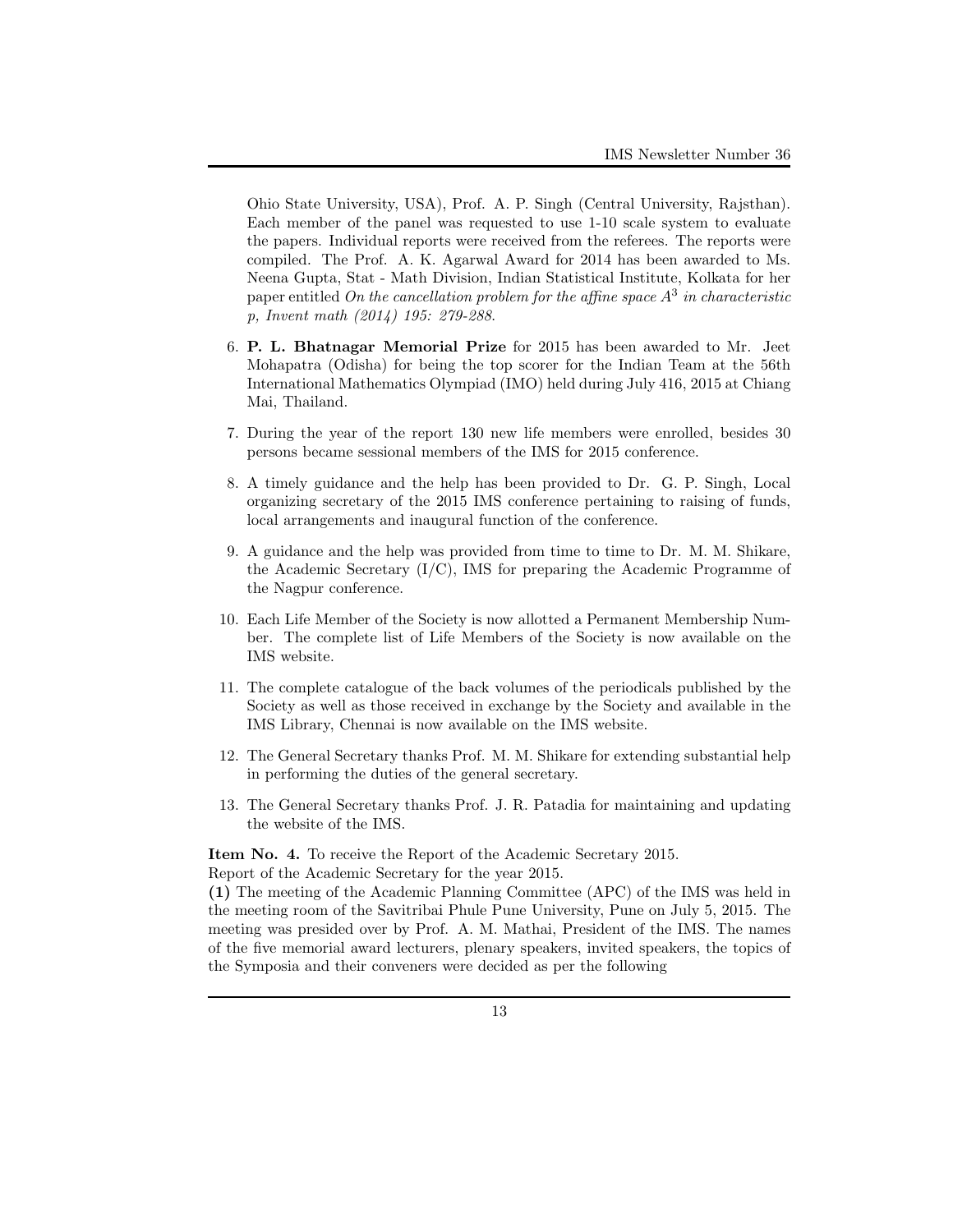details.

## **(a) Memorial Award lectures:**

(i) 26*th* Hansraj Gupta Memorial Award Lecture, Prof. B. Sury, Stat-Math Unit, Indian Statistical Institute, Bangalore.

(ii) 26*th* V. Ramaswami Aiyer Memorial Award Lecture, Prof. Uttara V. Naik Nimbalkar, SPPU, Pune.

(iii) 29*th* P. L. Bhatnagar Memorial Award Lecture, Prof. V. D. Sharma, IIT Bombay, Mumbai

(iv) 26*th* Srinivasa Ramanujan Memorial Award Lecture, Prof. Parameswaran Sankaran, Institute of Mathematical Sciences, CIT Campus, Taramani, Chennai.

(v) The 12*th* Ganesh Prasad Memorial Award Lecture, Prof. M. T. Nair, IIT, Chennai.

## **(b) Invited talk (One hour):**

Prof. Edy Tri Baskoro, Institut Teknologi Bandung (ITB), Bandung, Indonesia

## **(c) Invited talks (half an hour):**

(i) Prof. Yaokun Wu, Shanghai Jiao Tong University, Shanghai, China.

(ii) Dr. Anupam Kumar Singh, Mathematics, IISER, Pune.

(iii) Prof. B. N. Waphare, SPPU, Pune.

(iv) Prof. K. C. Deshmukh, R. T. M. Nagpur University, Nagpur.

(v) Prof. Avinashkumar Chaturvedi, Allahbad University.

(vi) Dr. Sanjaykumar Amrutiya, IIT, Gandhinagar.

(vii) Dr J. S. V. R. Krishnaprasad, M. J. College, Jalgaon.

(viii) Dr. S. P. Tiwari, Indian School of Mines, Dhanbad.

## **(d) Symposia and their conveners:**

(i) Recent Advances in Complex Analysis (Convener: A. P. Singh, Central University, Rajasthan)

(ii) Fractional Calculus: Current Trends (Convener: V. S. Gejji, SPPU, Pune)

(iii) Global Differential Geometry (Convener: Mukut Mani Tripathi, BHU, Varanasi)

(iv) Algorithms and Graph Theory (Convener: Manish P. Kurhekar, VNIT, Nagpur)

(v) Cryptography and Security (Convener: Ravindra B. Keskar, V.N.I.T, Nagpur)

(v) Relativity (Convener: G. P. Singh, VNIT, Nagpur)

## **(e) Panel Discussion**

Topic : Choice Based Credit System

Convener: Satya Deo

Panelists:

1. Prof. S. S. Khare, Ex Pro Vice Chancellor, North Eastern Hill University, Shillong.

2. Prof. S. B. Nimse, Vice Chancellor, Lucknow University.

3. Prof. N. K. Thakare, Ex Vice Chancellor, North Maharashtra University, Jalgaon.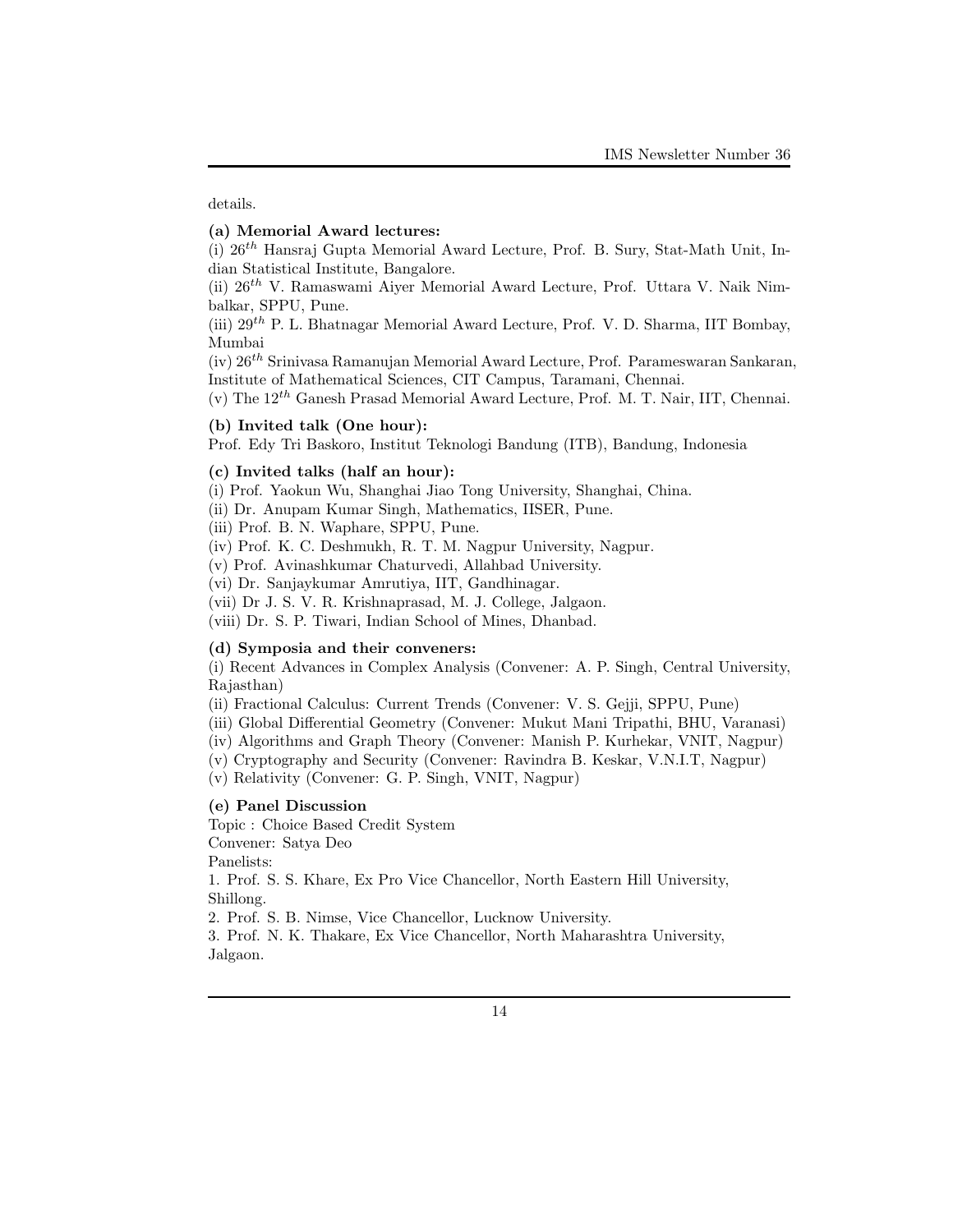**(2).** The invitations were sent to the above mathematicians providing them necessary details concerning the organization of the conference. They were requested to send the titles and the brief abstracts of their talks to the Local Organizing Secretary. The conveners of the Symposia were requested to identify the speakers of the Symposia and get the titles and abstracts of their talks. Scanned copies of the invitation letters were sent to Prof. Yaokun Wu and Prof. Edy Tri Baskoro.

**(3).** In all 112 papers have been received for oral presentations in the Conference while 15 papers have been received for various prizes. Each paper was scrutinized for its acceptance / non-acceptance for presentation in the conference. Five papers were not found suitable and were not accepted for presentation in the conference. The abstracts of the papers (in the form of soft files) were sent to Dr. G. P. Singh, the Local Organizing Secretary of the 81st conference, for printing them in the abstracts booklet of the conference.

**(4).** The Academic programme of the conference was prepared in the month of October 2015. The programme has been displayed on the website of the Indian Mathematical Society.

**Item No. 5.** To receive the report of the Administrative Secretary for the year 2015.

Report of the Administrative Secretary for the year 2015.

(i) E-mails of thanks and appreciations were sent to the speakers of the Memorial Award lectures, Invited talks and conveners of the Symposia, local organizing secretary of the 80th Annual Conference of IMS held at Dhanbad in Dec. 2014. Prof. A. M. Mathai was informed of his election to the post of President of the IMS. Elected council members were informed accordingly.

(ii) The Minutes of the council meeting and the general body meeting held at Dhanbad were prepared.

(iii) An arrangement was made on 4th June 2015 at the Department of Mathematics, Savitribai Phule Pune University (SPPU) for holding the meeting (concerning on line publication of JIMS) between the office bearers of IMS and the representatives of the Informatics Publishing Limited (IPL), Bangalore.

(iv) A couple of meetings and discussions were held with Advt. Rajebhosale, Pune in order to verify the legal aspects of the contact agreement that is signed between IMS and IPL regarding online publication of JIMS.

<sup>4.</sup> Prof. Satya Deo, Ex Vice Chancellor, Rani Durgavati Vishwavidyalaya, Jabalpur and Awadhesh Pratap Singh University, Rewa.

<sup>5.</sup> Prof. H. P. Dikshit, Ex Vice Chancellor, Indira Gandhi National Open University.

<sup>6.</sup> Prof. V. P. Saxena, Ex Vice Chancellor, Jiwaji university, Gwalior.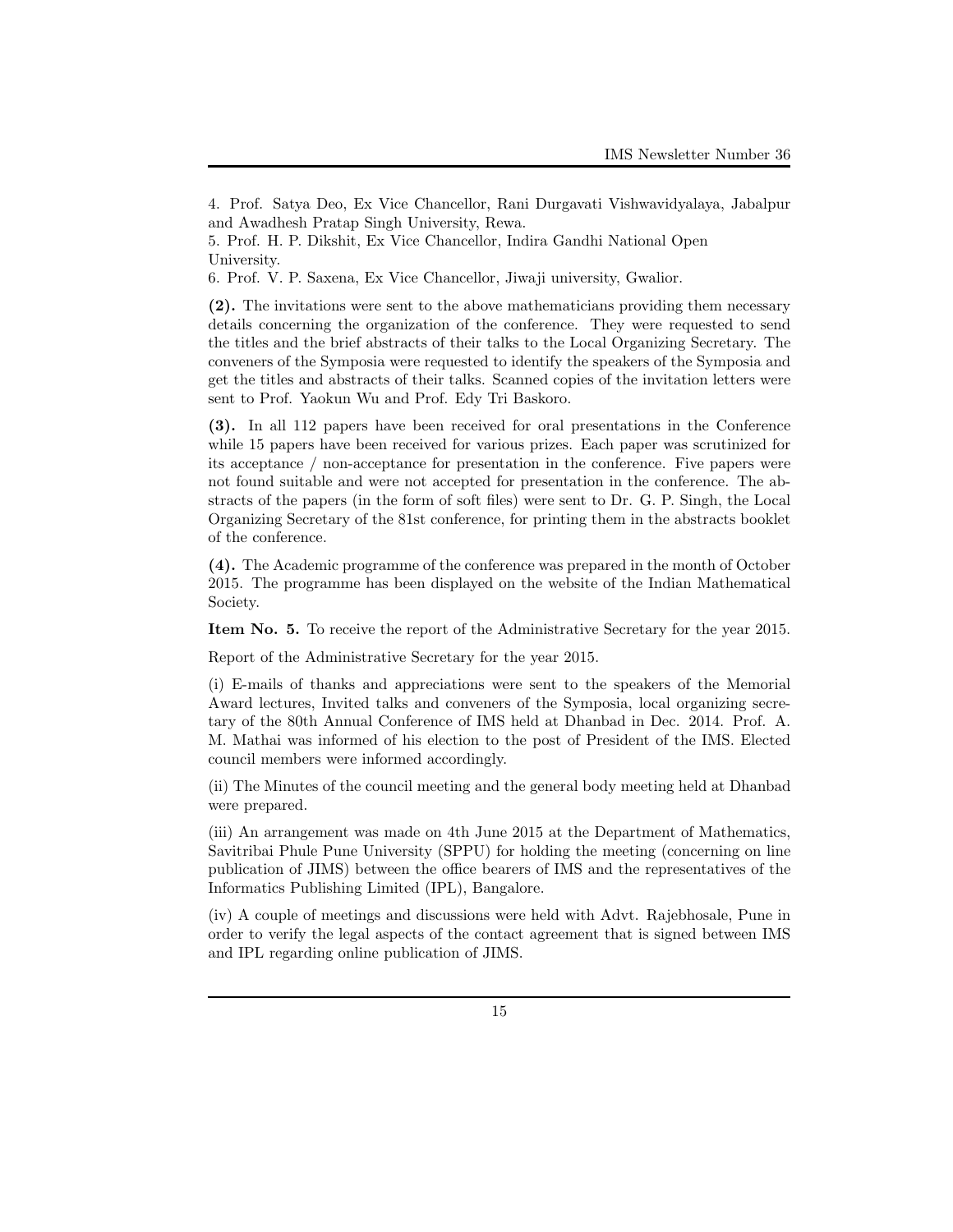(v) An arrangement was made to get the contract agreement (for online publication) signed by the office bearers of IMS and the representatives of the IPL.

(vi) The print copies of JIMS Volume 82, nos. 1-2 (January - June 2015) and JIMS Volume 82, nos. 3-4 (July-Dec. 2015) were received from Parashuram Process, Pune and preserved in the Library of the Mathematics Department, Savitribai Phule Pune University, Pune. The camera ready copy of The Math. Student, Vol. 84, Numbers 1-4, (2015) was forwarded to the Parshuram Process for the purpose of printing. The printed copies have been received from the press and preserved in the Library of Math. Dept., SSPU.

(vii) The copies of JIMS Vol. 82 (Nos. 1-2 ) (2015), Vol. 82 (Nos. 3-4)(2015) and The Mathematics Student (Nos. 1-2) (2015) have been sent to the subscribing institutes and Universities by registered parcels. The account of corresponding expenses has been maintained.

(viii) Arrangements were made for holding the meeting of the Academic Planning Committee on Sunday, the 5*th* July 2015 from 11.00am in the conference room of the Guest House of the Savitribai Phule Pune University, Pune.

(ix) IMS News Letter Nos. 33 and 34 were prepared and sent by e-mails to the life members of the IMS (with the help of the assistant).

(x) Invitation was sent to Mr. Jeet Mohapatra (Odisha) for attending the Inaugural function of IMS and receiving the P. L. Bhatnagar memorial prize awarded to him.

(xi) An arrangement has been made to bring the copies of The Math Student Vol. 84 (3-4, 2014) for release in the inaugural function of the 81st Annual conference of IMS.

(xii) The records / documents such as minutes of the council meeting, minutes of the general body meeting, copies of the News Letters, copies of agenda for council meeting, General body meeting etc. have been maintained.

(xiii) Substantial help was rendered to the General Secretary Prof. N. K. Thakare in the finalization of Newsletter Nos. 33 and 34.

**Item No. 6.** To receive the report of the Editor, The Journal of the Indian Mathematical Society for 2015.

Report of the Editor, Journal of the Indian Mathematical Society (2015).

Manuscript Status:

| (a) Number of papers pending with the referee or under process at |      |
|-------------------------------------------------------------------|------|
| the end of $2015$ :                                               | 19   |
| (b) Number of manuscripts received during the year 2015:          | 71   |
| Total:                                                            | -90- |
| (i) Number of Manuscript accepted during 2015:                    | 12.  |
| (ii) Number of manuscript rejected during 2015:                   | 22   |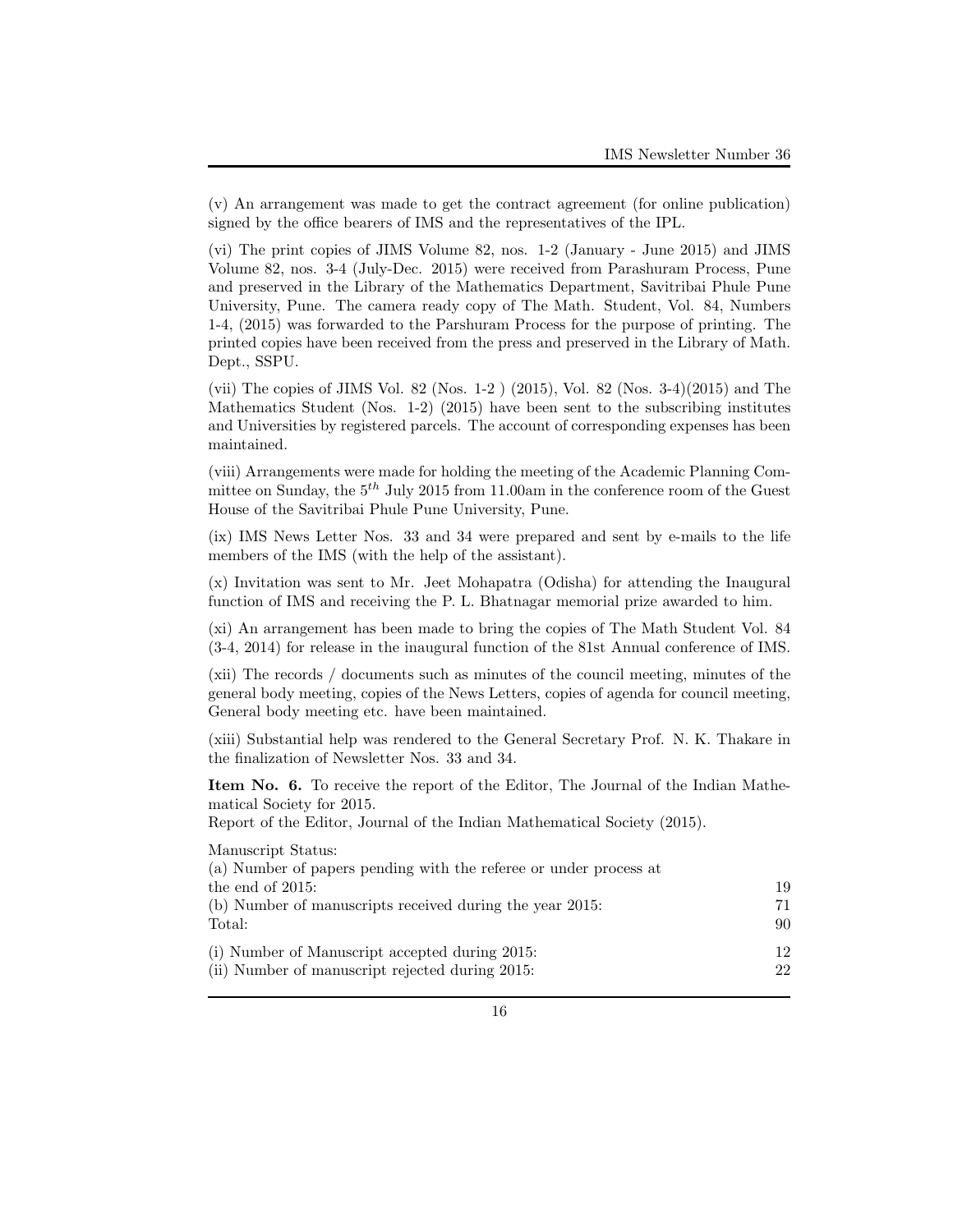(iii) Number of manuscript with the referees during 2015: 56 Total: 90

## **Publication Status (print):**

Volume 82(1 - 2) 2015 of the Journal of the Indian Mathematical Society was released during the Inaugural function of the Society in Dec 2014 and sent to the subscribers in Jan 2015. Volume 82 (3 - 4) 2015 of the Journal of the Indian Mathematical Society was released in September 2015 and sent to the subscribers. Volume 83 (1-2) 2016 is under preparation for release in Jan/Feb 2016.

**Publication status (online):** The Informatics India LTD people have started the online publication of JIMS by putting vol. 82  $(1-2)$  and  $(3-4)$  online. The back volumes are yet to be put online.

**Acknowledgements:** The Chief Editor, JIMS puts on record his grateful thanks to the members of the Editorial Board of JIMS, referees of research papers from India and abroad for their assistance and support to JIMS. The editor also expresses his sincere thanks to the Treasurer of IMS, Prof. S. K. Nimbhorkar and the Administrative Secretary Prof. M. M. Shikare for providing valuable assistance in the overall publications and dispatch of JIMS.

**Item No. 7:** To receive the report of the Editor, The Mathematics Student for 2015.

Report of the Editor of The Mathematics Student for 2015.

#### **Status of Initiatives taken:**

It may be recalled that in view of the suggestions mainly by Prof. Bruce C. Berndt and some other well wishers of our Society and online discussions with them since July 2013 to make the Mathematics Student more student oriented, the following initiatives, to begin with, were discussed and approved for implementation in the last IMS Council meeting at Dhanbad.

The printing of the abstracts of the papers presented at the annual conferences of the Society be discontinued from the 2015 issue of the Mathematics Student onwards.

The Problem Section targeting students and researches be started.

Frequency of publication be changed from One to Two, like JIMS.

It is a matter of great pleasure to announce that we have been successful in implementing all these three initiatives thanks to the excellent support from the Editorial Board members, their colleagues and other members of the mathematics community.

## **Publication Status:**

The soft copy of the Vol. 84, Nos. 1- 2, January-June (2015) of The Mathematics Student was sent on line in June 2015 and that of the Vol. 84, Nos. 3- 4, July-December (2015) of The Mathematics Student was sent on line just few days before to all the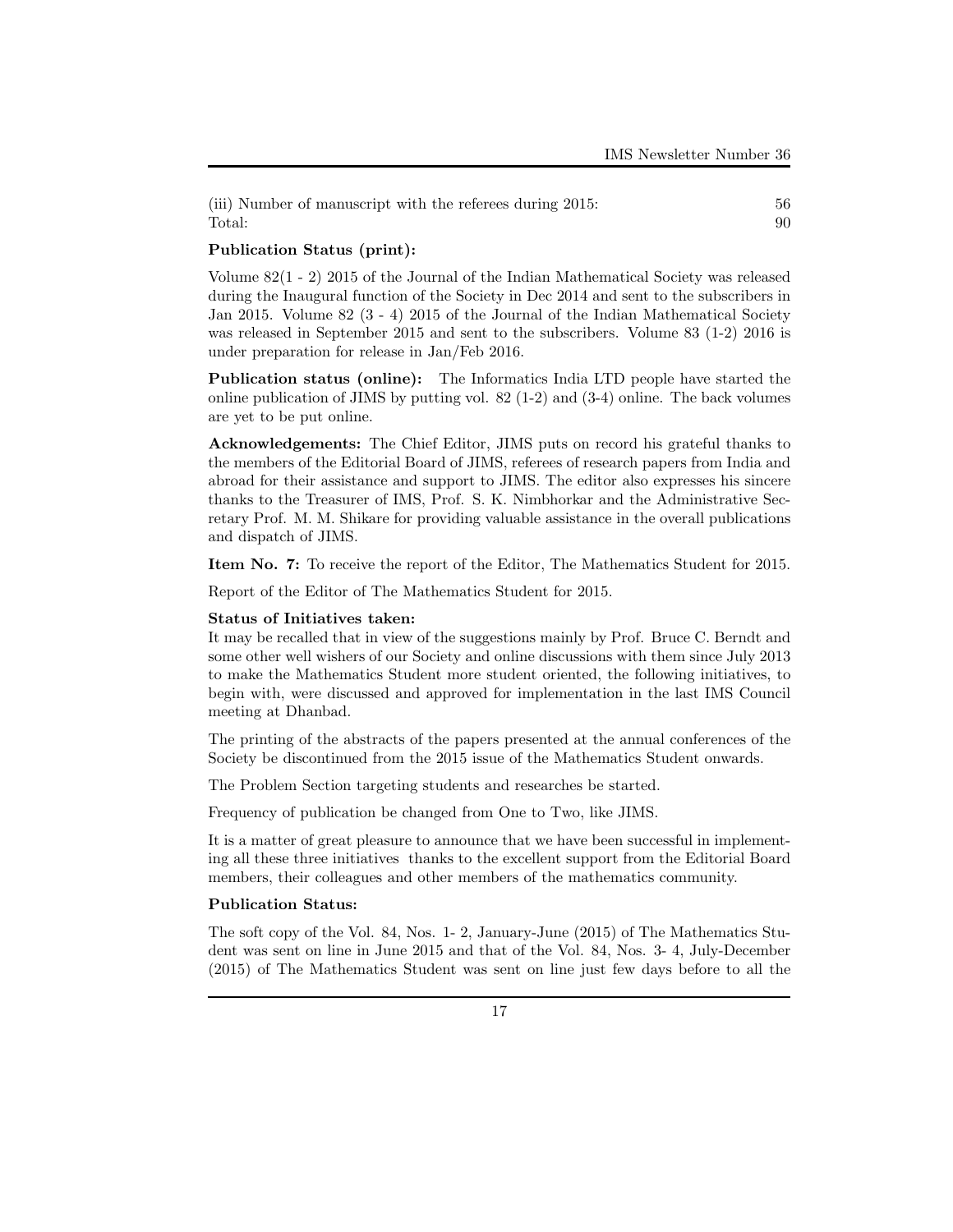Life Members (who have registered their E-mail id on line on imsgoesgreen@gmail.com or jamanadaspat@gmail.com or sknimbhorkar@gmail.com ) at their registered E-mail addresses. Both these soft copies are available on the Society website as well.

There is no backlog as regards to the publication of the Mathematics Student.

### **Manuscript Status:**

67 manuscripts are received during the period from December 24, 2014 to December 23, 2015 and 19 manuscripts were reported as pending with the referees in the last report.

Of these total 86 manuscripts, 26 are accepted, 49 are not accepted and 11 are pending with the referees.

**Acknowledgements:** The Editor take this opportunity to put on record our sincere thanks and profuse gratefulness to the referees for their continuous support and assistance in our sustained efforts for timely publication of the Mathematics Student. The Society looks forward to the active assistance in the constructive reviewing work as well as quality contributions from the large pool of mathematicians from India and abroad. The Editor also expresses our sincere thanks to the Administrative Secretary Prof. M. M. Shikare and the Pune Press for their assistance in getting the Vol. 84, Nos. 1-2, January-June (2015) as well as the Vol. 84, Nos. 3-4, July-December (2015) of the Mathematics Student printed.

**Call for research contributions:** Contributions are welcome and are assured of all the sincere efforts for prompt processing.

**Item No. 8:** To receive the report of the Librarian of the Society for 2015.

Report of the Librarian of the Society for 2015.

- 1. Ramanujan Institute Library has accommodated old but valuable collection of more than 500 IMS books. We issue these books to IMS members and kept as reference books for visitors.
- 2. During the period 2014-2015, we have received 55 journals under exchange program.
- 3. On an average two thousand members are using IMS Library every year. The visitors include both University and college faculties, students and research scholar. We are also attending to the needs of visitors and obliging request received from different parts of India.
- 4. Binding has not been done from 2003 onwards due to lack of funds. Loose issues occupy more space and get damaged easily. If IMS could sanction funds for this purpose it would be very helpful.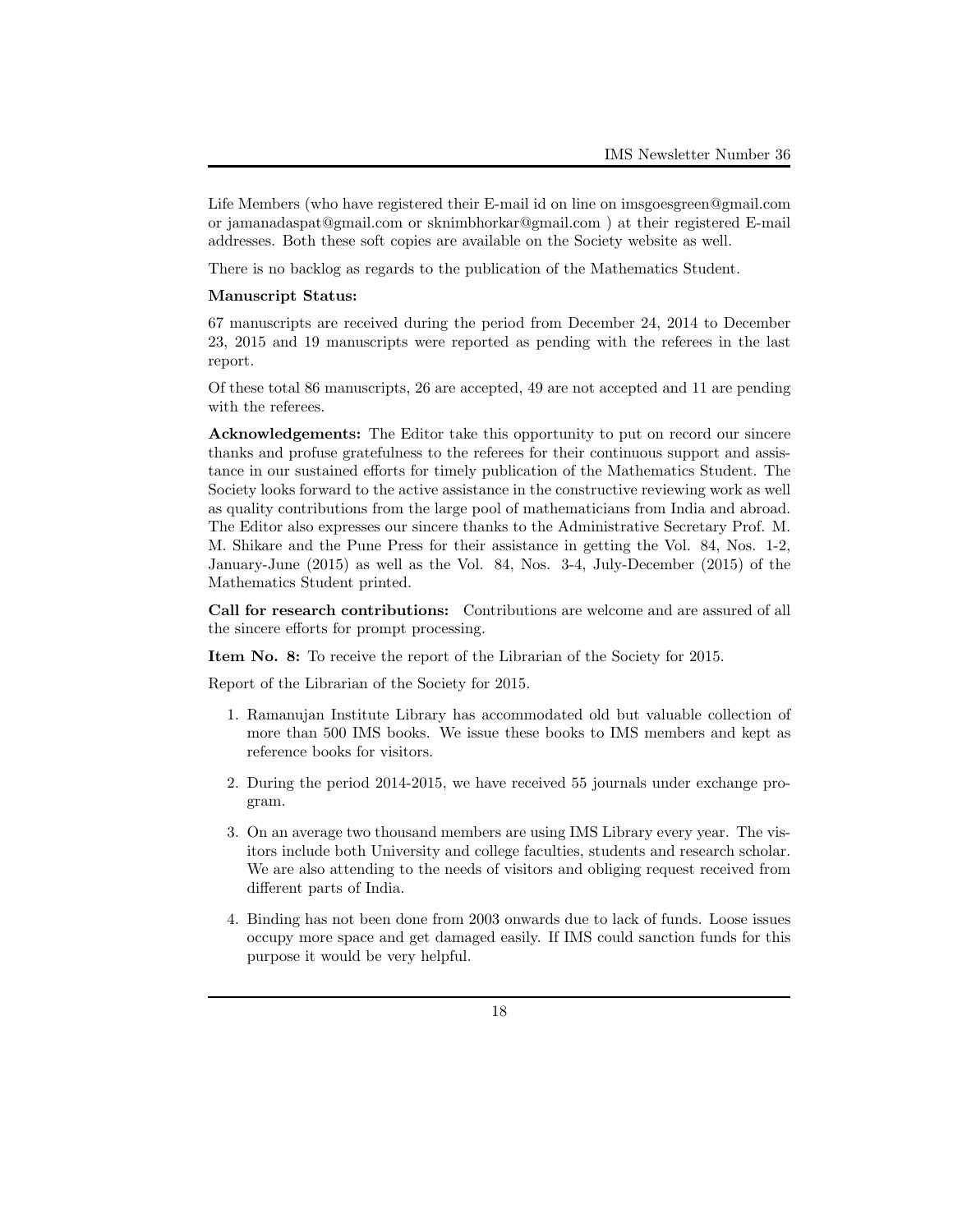- 5. We require more racks for arranging books and journals. Extra fund may be allotted for purchase of racks.
- 6. Digitalization of journal of Indian Mathematical Society is essential. Old volumes of this available only IMS Library. Old volumes of this journals are delicate and so it is getting damaged year by year.
- 7. IMS journals both bounded and loose issues occupy a one big hall measuring 40X30 feet of Ramanujan Institute for Advanced Study in Mathematics Library. In addition an another room of the Institute measuring 20X20 feet occupies very old but multiple copies of IMS journals. These 18,585 loose issues are packed in about 130 sacks. The measurement of each sack is 3.0 X2.0 X15 feet. University of Madras requires this space immediately to conduct teaching program. If arrangements is made to disburse or donate them to other Institutions, it is of great help.
- 8. IMS journals and books are not computerized. Data entry work using Microsoft excel format for updating books and journals.
- 9. I hope that the points may be taken into account while releasing the grant for the year 2016-2017.

**Item No. 9:** To consider the Audited Statement of Accounts for the year 2014-2015 and budget for the year 2016-2017.

The Audited Statement of Accounts for the year 2014-2015 and budget for the year 2016-2017 presented by the Treasurer, Prof. S. K. Nimbhorkar, is approved.

**Item No. 10:**To appoint Auditors to audit the accounts of the Society for the year 2015-2016.

M/S. Indapurkar and Mundada, Calda Corner, Aurangabad, were appointed as Auditors to audit the accounts of the Society for the year 2015-2016.

**Item No. 11:** To appoint judges for the Paper Presentation Competitions for the award of various prizes.

Prof. Satya Deo, Prof. J. R. Patadia, Prof. Girija Jayaraman, Prof. M. M. Shikare and Prof. Ahmad Ali were appointed as judges for the Paper Presentation Competitions for the award of various prizes.

**Item No. 12:** To consider the programme of IMS sponsored lectures for the year 2016.

The Council decided that the programme of IMS sponsored lectures be continued for the year 2016.

**Item No. 13:** To consider the venue of the Annual Session of the next Conference.

The Council accepted the firm invitation from the Hon. Vice Chancellor, University of Kalyani, Kalyani, West Bengal for organizing the 82nd Annual Conference of the Indian Mathematical Society. Prof. Sanjib Kumar Datta, Department of Mathematics, University of Kalyani will be the Local Organizing Secretary.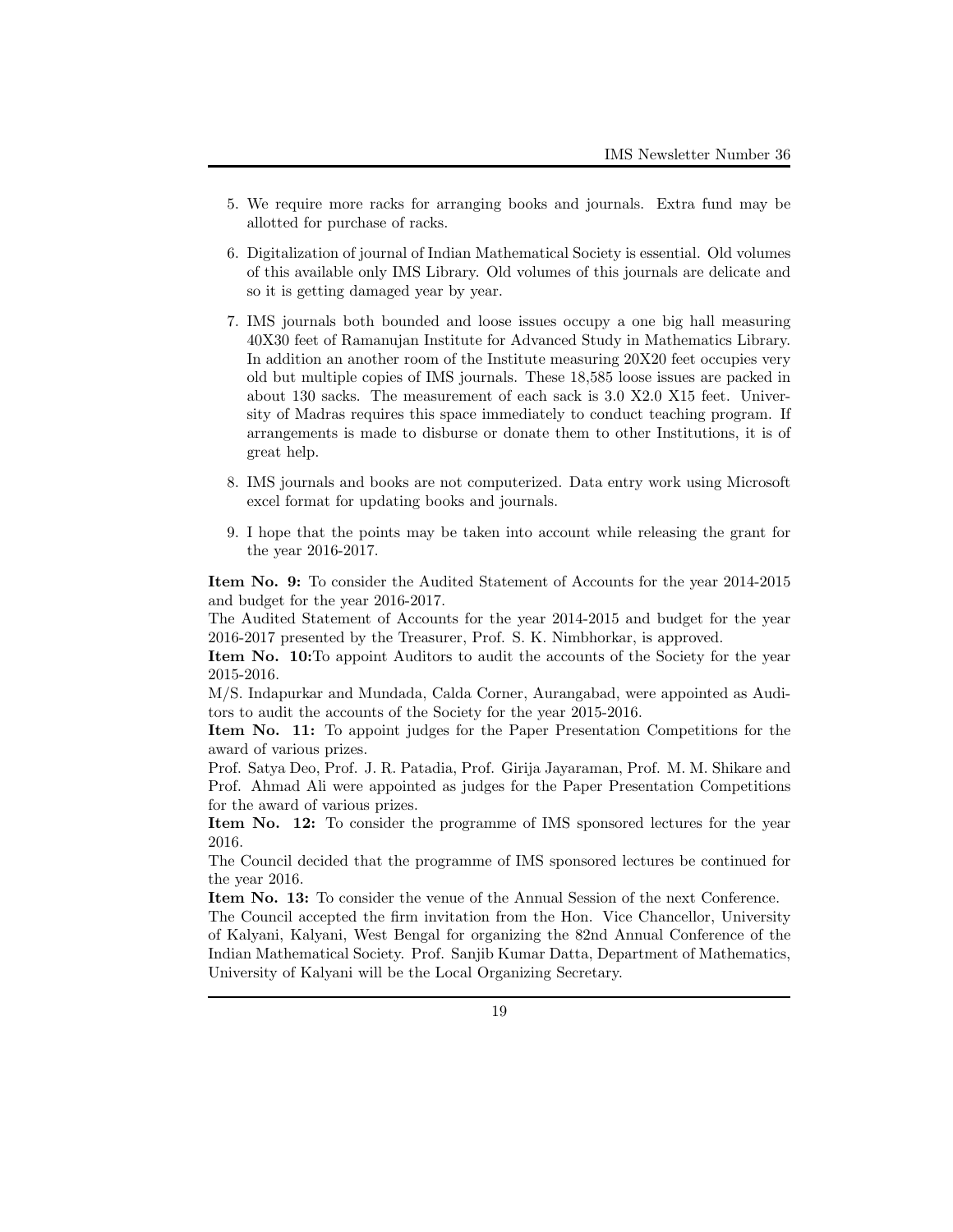**Item No. 14:** To constitute Academic Planning Committee (APC) for Annual Conference of IMS to be held in 2016.

The Academic Planning Committee (APC) for Annual Conference of IMS to be held in 2016 will consist of the following members: President; General Secretary, Academic Secretary, Editor, JIMS; Editor, The Mathematics Student; Administrative Secretary, and the Treasurer .

**Item No. 15:** To record a vote of thanks to the retiring members of the Council .

The council put on record a vote of thanks to the retiring members of the Council, Prof. Girija Jayaraman, Center for Atmospheric Science, IIT, Delhi, Dr. S. B. Nimse, Vice Chancellor, Lucknow University, Lucknow, and Prof. Ahmad Ali, Lucknow for their contributions to the Society.

**Item No. 16:** To receive the report of the returning officer.

The returning officer Prof. M. M. Shikare reported that the following members are declared elected.

**President for 2016-17:** Prof. D. V. Pai, IIT, Gandhinagar (Gujarat) for a period of one year with effect from April 01, 2016.

#### **Office Bearers ( for the next three years w.e.f April 1, 2016):**

(a) General Secretary: Prof. N. K. Thakare

(b) Academic Secretary: Prof. Peeyush Chandra

(c) Treasurer: Prof. S. K. Nimbhorkar

(d) Editor, JIMS: Prof. Satya Deo

(e) Editor, The Math Student: Prof. J. R. Patadia

**Members of the Council for a period of three years w. e. f. April 1, 2016:** Dr. S. P. Tiwari (Indian School of Mines, Dhanbad) and Prof. P. Veeramani (IIT, Chennai) for a period of three years w. e. f. April 1, 2016.

**Item No. 17:** To finalize the nomination of the Council for election to the office of the President of the Society for the year 2017 2018.

The Council nominated Prof. Majul Gupta, IIT, Kanpur for the election to the office of the President of the Society for a period of one year w. e. f. April 1, 2017.

**Item No. 18:** Appointment of the Librarian by the council.

Prof. R. Sahadevan, Director, Ramanujan Inst. for Advanced Study in Mathematics, University of Madras, Chennai, Tamil Nadu is appointed as Honorary Librarian of IMS till he holds the charge of Director of Ramanujan Inst. for Advanced Study in Mathematics, University of Madras, Chennai.

**Item No. 19:** To finalize nominations for the Council for election of members of the Council (against the vacancies caused by item (13)) for three years beginning from the year April 1, 2017.

The council nominated Dr. G. P. Singh, Professor of Mathematics, VNIT, Nagpur; Prof. S. S. Khare, North Eastern Hill University, Shillong; and Prof. Raj Shekhar Reddy of Tirupati University, Tirupati (A. P.) for election of members of the Council for three years beginning from the year April 1, 2017.

**Item No. 20:** Terms and conditions for awarding the A. K. Agarwal award and the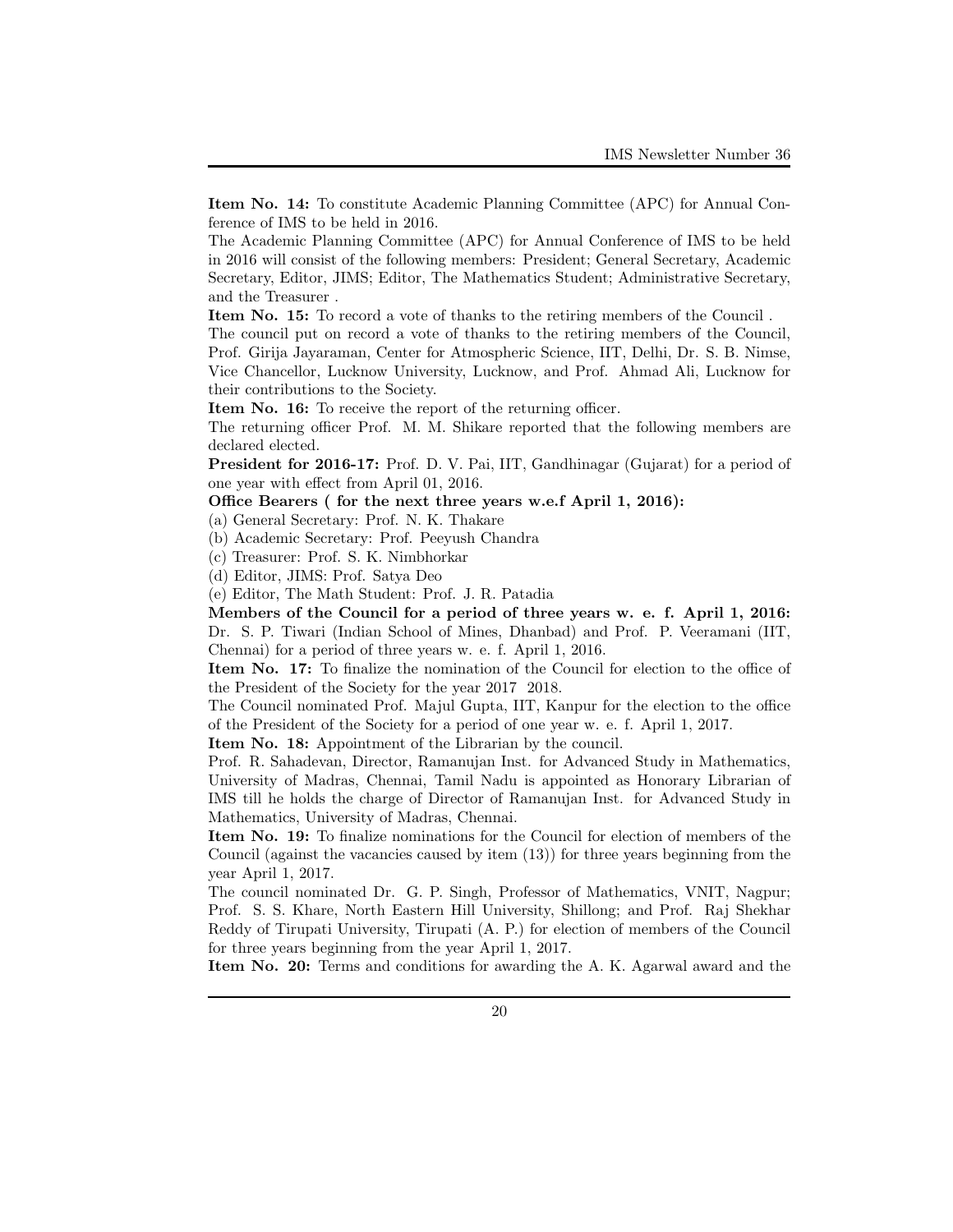**(A) Terms and Conditions for A. K. Agarwal Award:** The following Terms and conditions for A. K. Agarwal Award has been finalized and Approved.

- 1. Name of the Award : A. K. Agarwal Award for Best publication in any journal in the world.
- 2. Amount of Donation: Rs. 1.20 lakhs (Rs.One lakh twenty thousand only)
- 3. Conditions of Award :

(a) The paper should be in the area of Number theory, Combinatorics, Discrete mathematics, Analysis and Algebra.

(b) The paper should be in single authorship. In exceptional cases, the paper by two authors could be considered. In this event the prize amount will be equally divided. The author/s should not submit more than one publication for this award.

(c) The upper age limit is 45 years on 31st December of the year of award and should be Indian citizen/s. In case of two authors both must be below 45 years. (d) The papers considered must have been published either online or in print version whichever is earlier during the previous year of the year in which award is being given. The paper must have been published in an internationally refereed journal. More weightage could be given to well established journals.

(e) The author/s should be Indian citizen/s and must have carried out the said research work in India.

(f) If there is no good quality paper in a particular year then the award need not be given in that year.

4. Modus Operandi:

(a) The papers from all the contestants are to be judged by at least three experts with impeccable record as mathematicians before finalizing by consensus the winner of the award.

(b) The experts may be named by the General Secretary in consultation with the President, the Academic Secretary and the two Editors of JIMS and MS.

(c) The decision of the IMS shall be final and shall not be challenged in court of law.

5. The Award :

(a) The award shall consist of a citation and a cash prize of  $\text{Rs}.10,000$  /-( $\text{Rs}.$ Ten thousand only).

(b) The awardee/s shall be paid traveling allowance to the extent of II AC rail fare from the place of residence in India to the venue of the Annual Conference and back. This expenditure shall be incurred by the host institution that organizes the Annual Conference during the year of award.

(c) The awardee/s shall be provided free local hospitality and accommodation

A. M. Mathai award.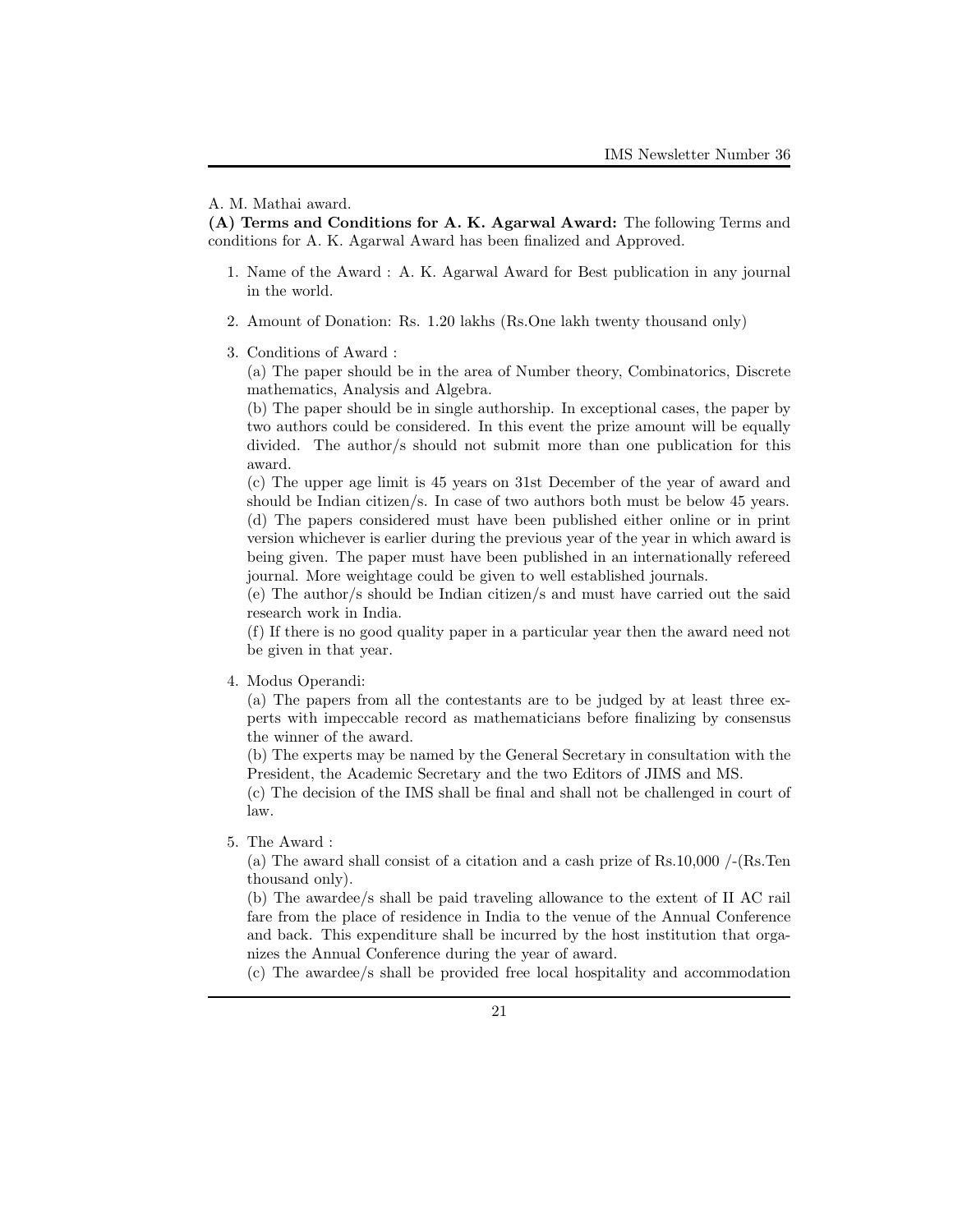during the period of conference by the host institute.

(d) The awardee shall have to deliver lecture based on text of the paper for which the award has been conferred.

(e) After every five years the cash amount may be revised, depending upon the rate of interest on the deposits earned from the bank/s.

(f) The author/s should submit a paper only for one award instituted by the IMS.

**(B) Terms and Conditions for A. M. Mathai Award:** The following Terms and conditions for A. M. Mathai Award has been finalized and Approved.

- 1. Name of the Award: A. M. Mathai Award for Best Publication in Applicable Mathematics.
- 2. Donation Amount: 5 lakhs.
- 3. Conditions:

a) The paper should contain significant original contribution in any branch of mathematics which has some applications in other fields such as Physical Sciences, Biological and Medical Sciences, Social Sciences, Probability and Statistics. Papers on theory for theory sake are to be excluded.

b) The paper should be a single-author paper.

c) The age limit should be 35 years on 31st December of the year in which the paper is considered for this award. The author should not submit more than one publication for this award.

d) The papers considered must have been published either online or in print version (whichever is earlier) during the previous year, in an international refereed journal. More weightage could be given to well established journals. The papers on routine generalizations, computations of formulae without proper analysis should not be considered for this award.

e) The author should be associated with any university/college/ institution in India where the work was done and the paper mentions the name of that institution as affiliation (the person need not be an Indian citizen).

f) If there is no good paper in a particular year then this award need not be given in that year.

g) The paper sent for this award should not have been submitted or rejected for any other award.

4. Modus Operandi:

a) Paper from all the contestants are to be judged by at least three experts with impeccable record as mathematicians before finalizing by consensus the winner of the award.

b)The experts may be named by the General Secretary of IMS in consultation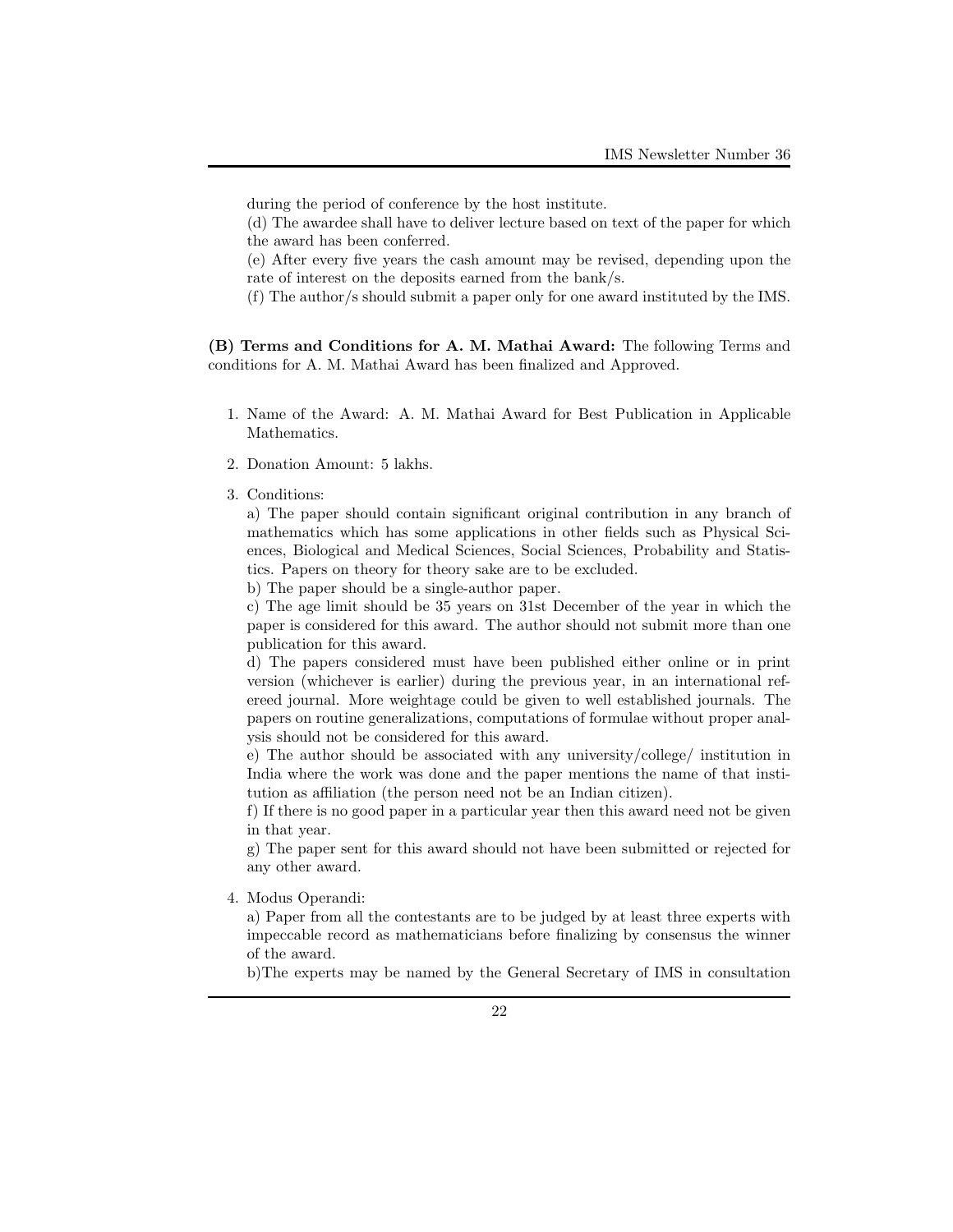with the President of IMS, the Academic Secretary of IMS, and the Editors of JIMS and The Mathematics Student.

c) The decision of the IMS shall be final and shall not be challenged in any court of law.

5. The Award:

a) The award shall consist of a citation and a cash prize of Rs. 30,000/-

b) The awardee shall be paid TA to the extent of II / AC rail fair from his / her place of residence in India or after landing in India (if not Indian citizen) and back. International travel shall not be supported in any event. This expenditure shall be incurred by the host institute that shall organize the Annual Conference of IMS during year.

c) The awardee be provided free local hospitality and accommodation during the period of conference.

d) The awardee shall have to deliver a lecture based on the text of the paper for which the award has been conferred.

e) After every five years the cash amount can be revised depending on the interest earned on the deposits from the bank/s.

f) Authors should submit a paper for only one award instituted by IMS.

**Item No. 21:** Report on the progress of Meenakshi Sundaram Patoudi lectures. The following two lectures were given as a part of Meenakshi Sundaram Patoudi lectures series.

(1) Prof S C Arora, Ex head, Dept of Maths, Delhi University delivered a lecture entitled "Mathematical logic and Fuzzy Logic" on Saturday, 26th Dec, 2015, at the Department of Mathematics and Astronomy, University of Lucknow, Lucknow.

(2) Prof. Sudhir Ghorpade, Department of Mathematics, IIT, Mumbai delivered one lecture at a College in Satara.

**Item No. 22:** Agreement with Informatics Pvt. Ltd., Bangalore concerning online publication of JIMS and digitization of the back volumes of JIMS.

The General Secretary of IMS furnished the following information pertaining to online publication of JIMS and digitization of the back volumes of JIMS:

The meeting of the office bearers of the IMS (Gen. Sec., Admn. Sec., Treasurer) and the representatives (Mr. S.A. Praveen, Mr. Somashekar) of the Informatics (India) Ltd., Bangalore concerning online publication of JIMS, was held on 4th June 2015 at 11.00 am in the Library, Department of Mathematics, Savitribai Phule Pune University, Pune. The contract agreement relating to online publication of JIMS had been signed between Indian Mathematical Society and the Informatics Publishing Limited, Bangalore on June 4, 2015. On behalf of the IMS, the agreement was signed by the General Secretary Prof. N. K. Thakare and the Administrative Secretary Prof. M. M. Shikare while on behalf of the Informatics Publishing Limited it was signed by Mr. S. A. Praveen and Mr. Jagannath. The Volume 82, 2015 is now available online on the website of Informatics Publishing Limited. The digitization of back volumes of JIMS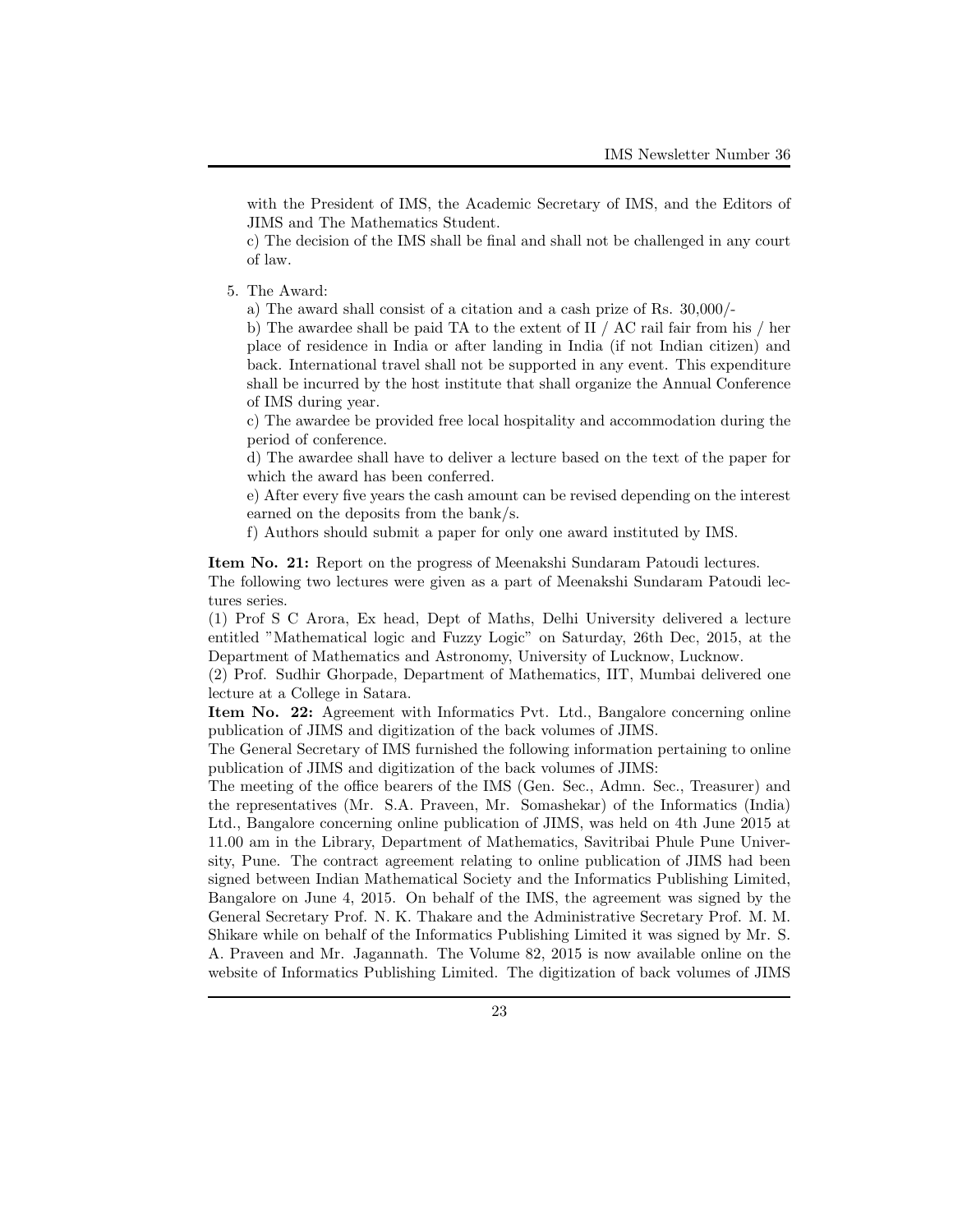is expected to start soon.

**Item No. 23:** To consider any other item with the permission of the chair. Following items were discussed and approved by the Council of the Indian Mathematical Society.

### **1) Honorarium to the speakers of the Memorial Award Lectures:**

It is decided that the honorarium to the speakers of the various Memorial Award Lectures be enhanced from Rs. 2500/- to Rs 5000/-. This change is effective from the year 2015.

### **2) Membership fees to Foreign Nationals:**

i) Life Membership fees.

- a) US \$ 500 for all foreigners.
- b) US \$ 300 for foreigners who are members of the American Mathematical Society.

ii) Annual / Sessional Membership US \$ 50 to all foreigners.

#### **3) Shifting of I.M.S. Library:**

(i) Since the I.M.S. has its own premises at Pune, it is necessary that the library of I.M.S. be shifted to Pune and all activities pertaining to Library be carried out from Pune with the help of paid assistant/s.

(ii) The packed boxes of copies of the periodicals of I.M.S. (JIMS and The Mathematics Students) housed at Ramanujan Institute for Advanced Studies in Mathematics, University of Madras, Chennai be transferred to Pune, where I.M.S. has its own premises. Prof. R. Sahadevan was requested to arrange transport for this transfer.

(iii) The exchange of journals programme should also be handled from Pune with immediate effect.

### **4) Elections of office bearers/members of the council of IMS:**

The council has recommended and decided that, hence afterwards, the following clarity be made in the context of elections of office bearers of IMS and members of the council (whenever applicable) in the light of "GO GREEN INITIATIVE" of IMS.

**In the context of (h) of the constitution of IMS.** If a life member wishes to contest for any office of the council or as a member of the council (wherever applicable) his/her nomination should be supported by at least TEN life members individually and separately with the mention of their exact names as well as their exact unique membership numbers as per records of the IMS so as to reach the returning officer not later than October 5, of that year. Nominations submitted in the manner indicated above shall be considered valid nominations. There shall be a scrutiny of the nominations in the light of above modifications by the Returning officer.

**In the context of (i) of the constitution of IMS.** The nominations made by the council with an indication made to that affect, together with other valid nominations made by the members of the society shall be sent through e-mail by the Returning officers on the registered E-mail addresses of members of good standing of the society not later than November 10 of that year. The life members should take a print out, complete the formalities and send it by registered / speed post to the Returning officer so as to reach him latest by December 10 of that year.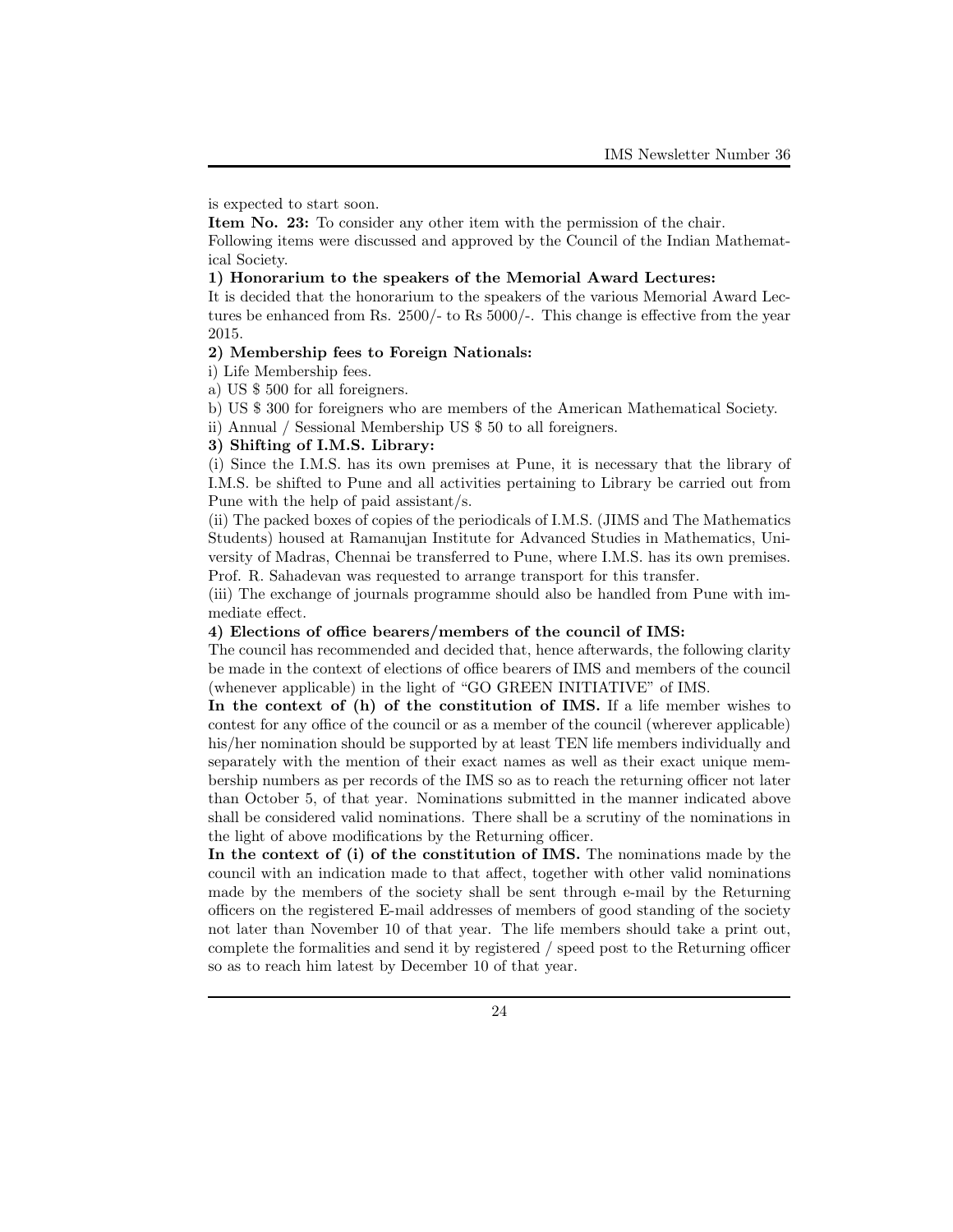(j) The Returning Officer shall collect all the ballot papers returned to him/her by the members up to December 10 and carry them to the venue of the next Annual Conference, where they will be opened and counted by him/her in the presence of a Committee consisting of the President (or his/her nominee) and the three Secretaries. A simple majority shall determine the result of the election (in each case, the same determined by toss in case of equality of votes.

(k) The list of newly elected officers and additional members of the Council shall be announced at the General Body meeting held during the Annual Conference. The new Council shall assume charge of its office with effect from April 1 of the following calendar year.

The meeting of the council ended with vote of thanks to the chair and to the local organizers of the conference.

N. K. Thakare General Secretary Indian Mathematical Society

### **NOTICE OF THE ANNUAL GENERAL BODY MEETING**

The Annual General Body Meeting of the Indian Mathematical Society will be held on Friday, December 30, 2016 at 12.00 noon in the Department of Mathematics, Kalyani University, Kalyani (W.B.) to consider the following agenda.

All the members of the Society are requested to kindly attend the meeting.

#### **AGENDA**

- 1. To confirm the Minutes of the General Body Meeting held on December 30, 2015 at VNIT, Nagpur (Maharashtra).
- 2. To receive the report of the General Secretary for 2016.
- 3. To receive the report of the Academic Secretary for 2016.
- 4. To receive the report of the Administrative Secretary for 2016.
- 5. To consider the Audited Statement of Accounts for the year 2015-2016 and the Budget for the Financial Year 2017-2018.

The following (j) and (k) are reproduced as per the constitution of IMS for the purpose of information only.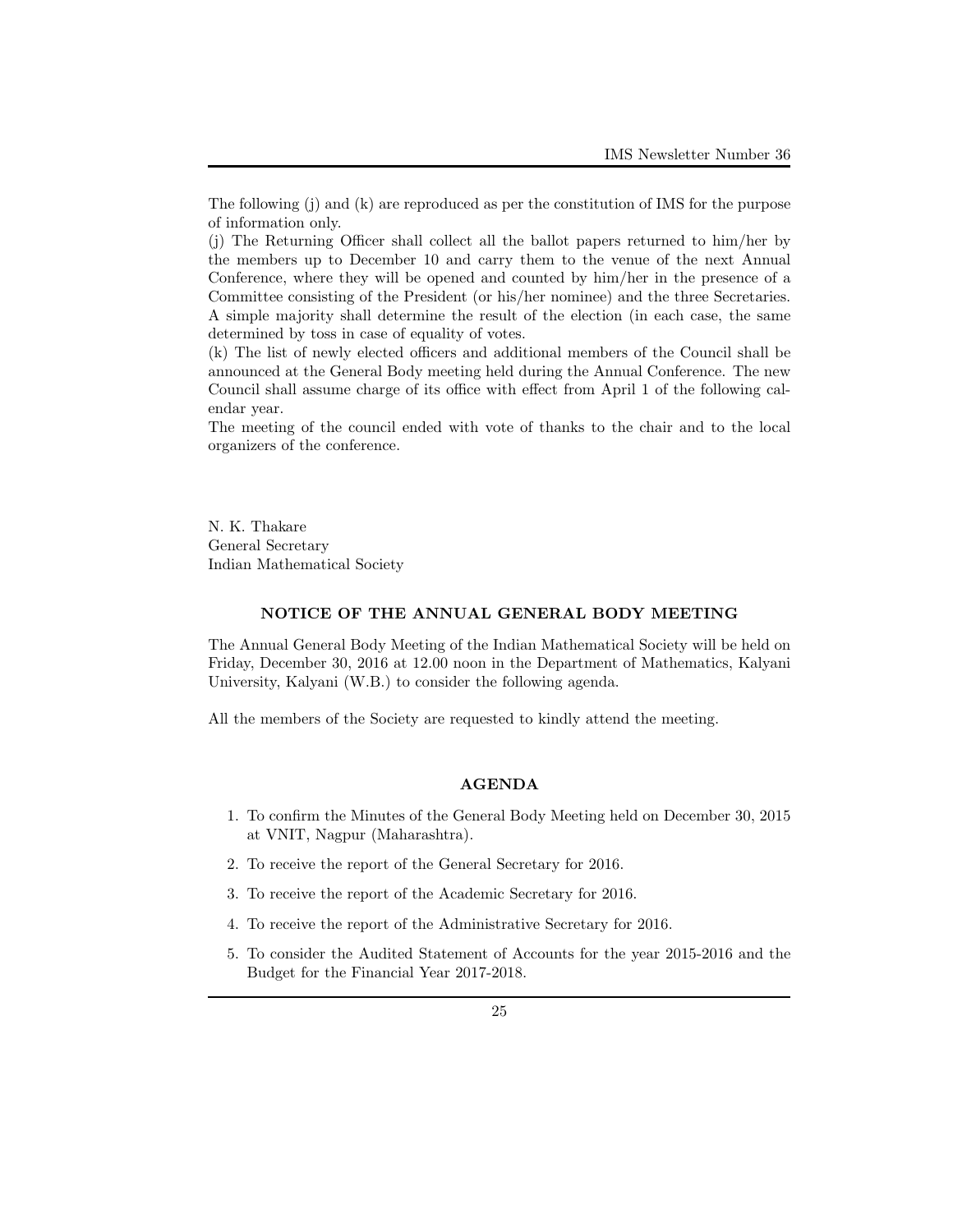- 6. To receive the report of the Editor of the Journal of the Indian Mathematical Society for 2016.
- 7. To receive the report of the Editor of the Mathematics Student for 2016.
- 8. To consider the venue of the 83*rd* Annual Session of the Society to be held in December 2017.
- 9. Announcement of the results of the following elections:
	- (i) President for 2017-2018;
	- (ii) Three members of the Council for a period of three years w. e. f. April 01, 2017.
- 10. Any other item with the permission of the chair. (Members in good standing are entitled to exercise vote.)

N. K. Thakare General Secretary, IMS. C/o Center for Advanced Study in Mathematics, Savitribai Phule Pune University, Pune

August 20, 2016

## **Highlights of the Academic Programme of the ensuing Conference at Kalyani University, Kalyani (W.B.) during December 27-30, 2016**

1. **Plenary Lectures : One**

The Plenary Lecture will be delivered by Prof. H. Mhaskar, Claremont Graduate University, Claremont, USA.

### 2. **IMS Memorial Award Lectures :**

- 1. The 30*th* P. L. Bhatnagar Memorial Award Lecture will be delivered by Prof. G. P. Raja Sekhar, IIT, Kharagpur.
- 2. The 27*th* Srinivasa Ramanujan Memorial Award Lecture will be delivered by Prof. Eknath Ghate, TIFR, Mumbai.
- 3. The  $27<sup>th</sup>$  V. Ramaswamy Iyer Memorial Award Lecture will be delivered by Prof. C. S. Arvinda, TIFR CAM, Bangalore.
- 4. The 27*th* Hansraj Gupta Memorial Award Lecture will be delivered by Prof. Neena Gupta, ISI, Kolkata.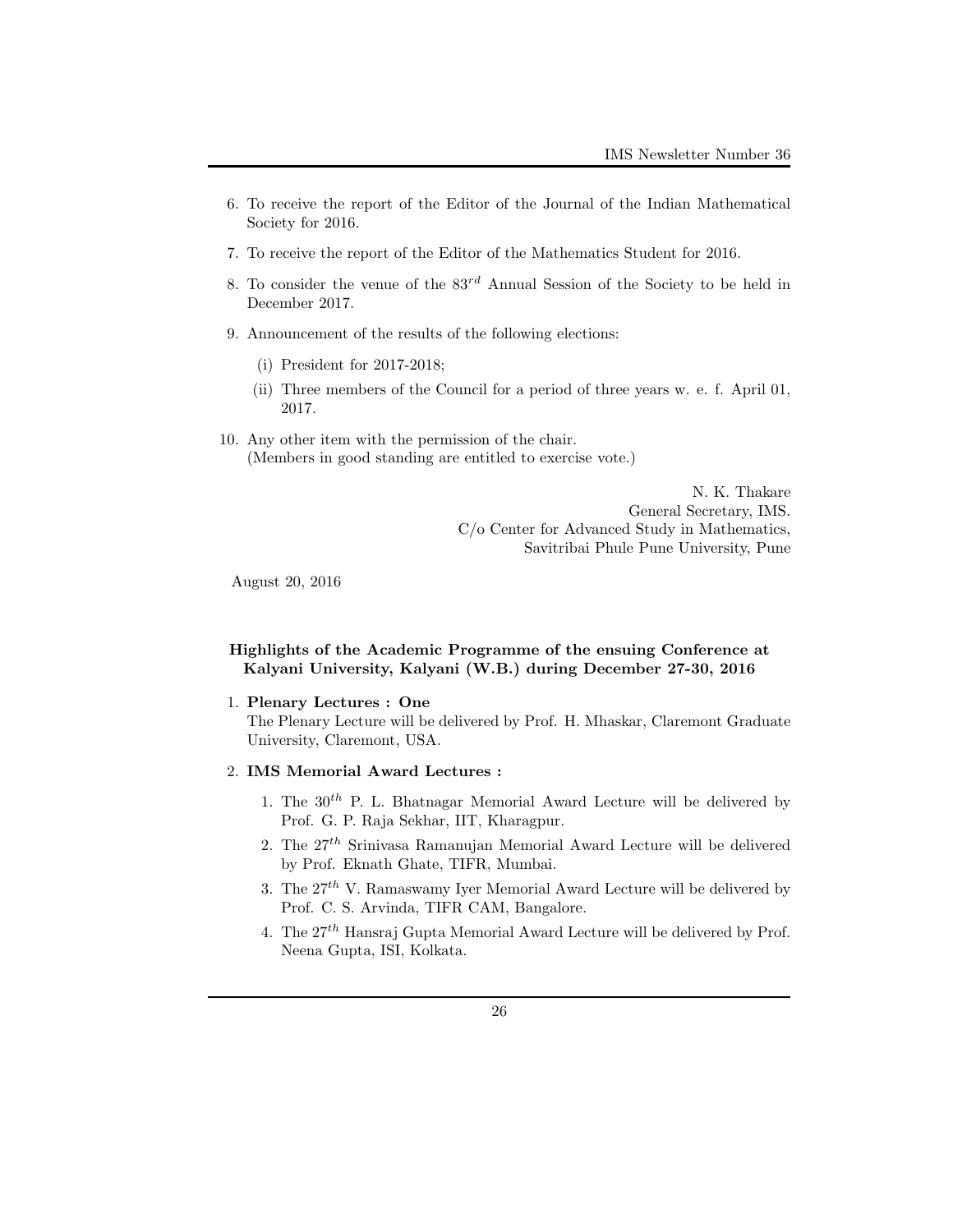## 3. **One hour Invited Talks:**

Prof. Sanjeev Dhurandhar, IUCAA, Pune.

### 4. **Half an hour Invited Talks:**

- (i) Prof. G. P. Singh, VNIT, Nagpur.
- (ii) Prof. S. Sundar, IIT, Madras.
- (iii) Prof. R. Thangadurai, HRI, Allahabad.
- (iv) Prof. Sudeshna Banerjea, Jadavpur University, Kolkata.
- (v) Prof. Kapil K. Sharma, SAU, New Delhi.
- (vi) Prof. D. K. Ganguly, Calcutta University, Kolkata.
- (vii) Prof. Uma Basu, Calcutta University, Kolkata.

## 5. **Symposia:**

- A. **Homological Aspects of Commutative Algebra**, Convener: Prof. Jugal Verma, IIT, Bombay.
- B. **Nonlinear Analysis, Optimization and Approximations**, Convener: Prof. P. Veermani, IIT, Madras.
- C. **Homology Theory of Transformation Groups**, Convener: Prof. J. K. Maitra, R.D. University, Jabalpur.
- D. **Advances in Theoretical Fluid Mechanics**, Convener: Prof. Manoranjan Mishra, IIT, Ropar.
- E. **Advances in Complex Analysis**, Convener: Prof. Indrajit Lahiri, University of Kalyani.
- F. **Integral Inequalities and Applications**, Convener: Dr. S. D. Kendre, S. P. Pune University.

## **NEWS AND ANNOUNCEMENTS**

### *∗* **Guidelines for acceptance of Donations to the Society**

1. There will not be any further institution of Memorial Award Lectures. (This point was discussed in the earlier meetings of the Council and such was the consensus).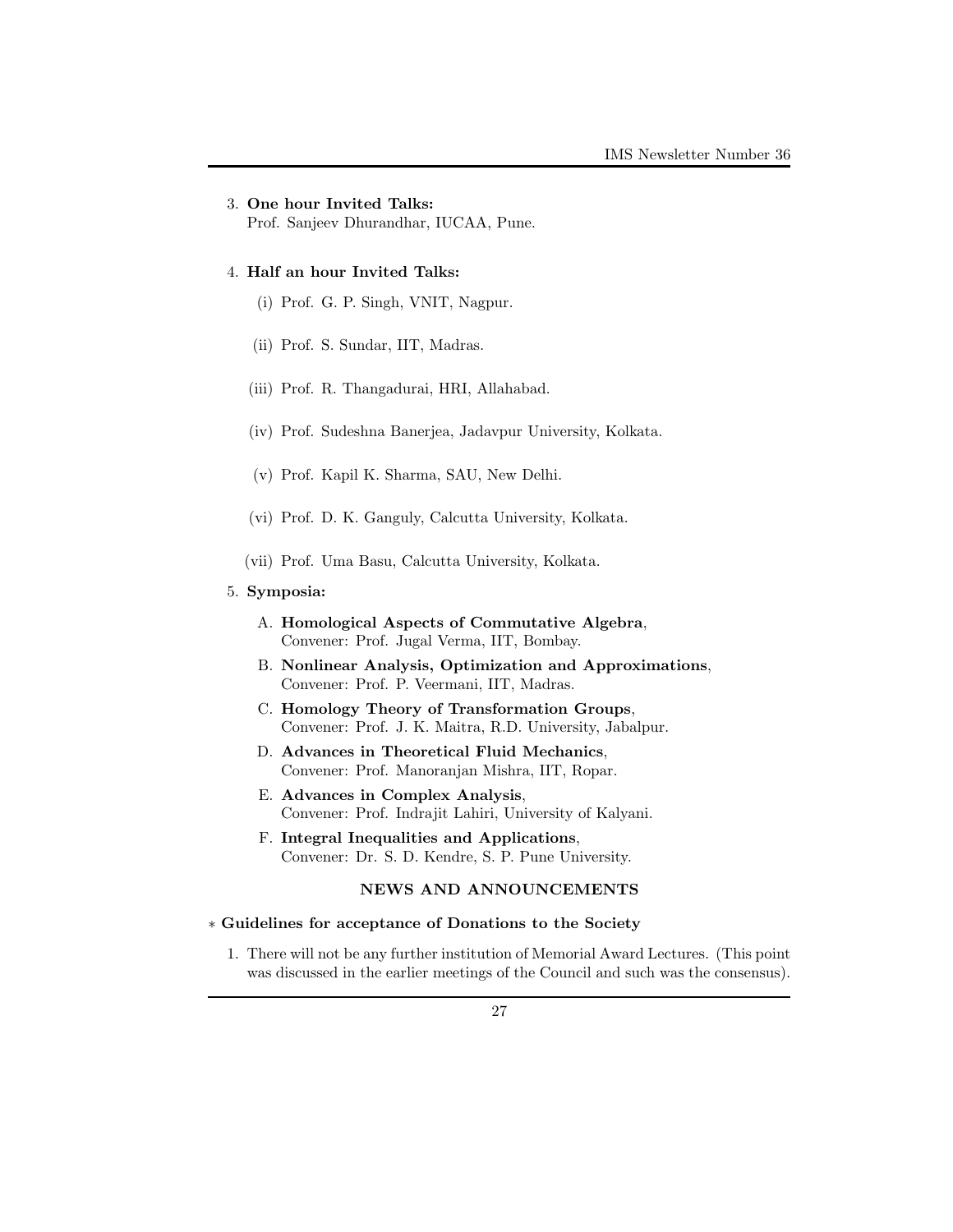- 2. The donation amount will not be less than Rupees Five Lakh. (There could be an upward revision of this amount from time to time).
- 3. The donor may be an individual or a trust or a group of individuals.
- 4. The Indian Mathematical Society will solely and independently own the amount donated to it.
- 5. A prospective donor should approach the General Secretary of the Indian Mathematical Society with a Offer. Keeping with the spirit of this Policy Guide lines and if so felt necessary, referring to the Council whether the proposal be negotiated or not, in his wisdom, the General Secretary will negotiate the terms and conditions for each donation proposal and will put it before the Council for its consideration and approval. The Council will deliberate on the proposal, and after modifications, if any, may accept the proposal through a special resolution with specific details mentioning the terms and conditions. This will be published in the IMS News Letter after the Donor agrees to the resolution of the Council.
- 6. Ordinarily during every Annual Conference of the Society there are several Invited Lectures and Symposia running in parallel sessions. One of these academic programmes may be permanently marked / identified as "so and so sponsored programme in the (fond) memory of " or "so and so sponsored programme in the honor of " as per the wish of each donor by the Council. This programme may be arranged in a parallel session during the Conference.
- 7. Each year, the Council through its Academic Planning Committee (APC) will be the final authority in this regard to finalize the name of a speaker of an invited talk or the names of the symposium speakers for this sponsored programme. The modus operandi for identifying the speaker(s) may be decided by the Council. The invited speaker(s) will be the guest of the host institution. In case of an honorarium, if any, to the invited speaker, the amount of the honorarium will not exceed the honorarium amount for the existing Memorial Award Lectures.
- 8. Ordinarily train travel to the extent of AC-2 Tier be reimbursed. However, in special cases the domestic air travel may be considered.
- 9. Not withstanding the above
	- (A). An offer of a donation with a stipulated purpose (not as part of the corpus), may be accepted by the Council on its merit.
	- (B). An offer of a donation of any amount in general, without any stipulated conditions, may be accepted by the Council on its merit as a part of the General Purpose Corpus.

The Council reserves its right whether or not a particular donation be accepted.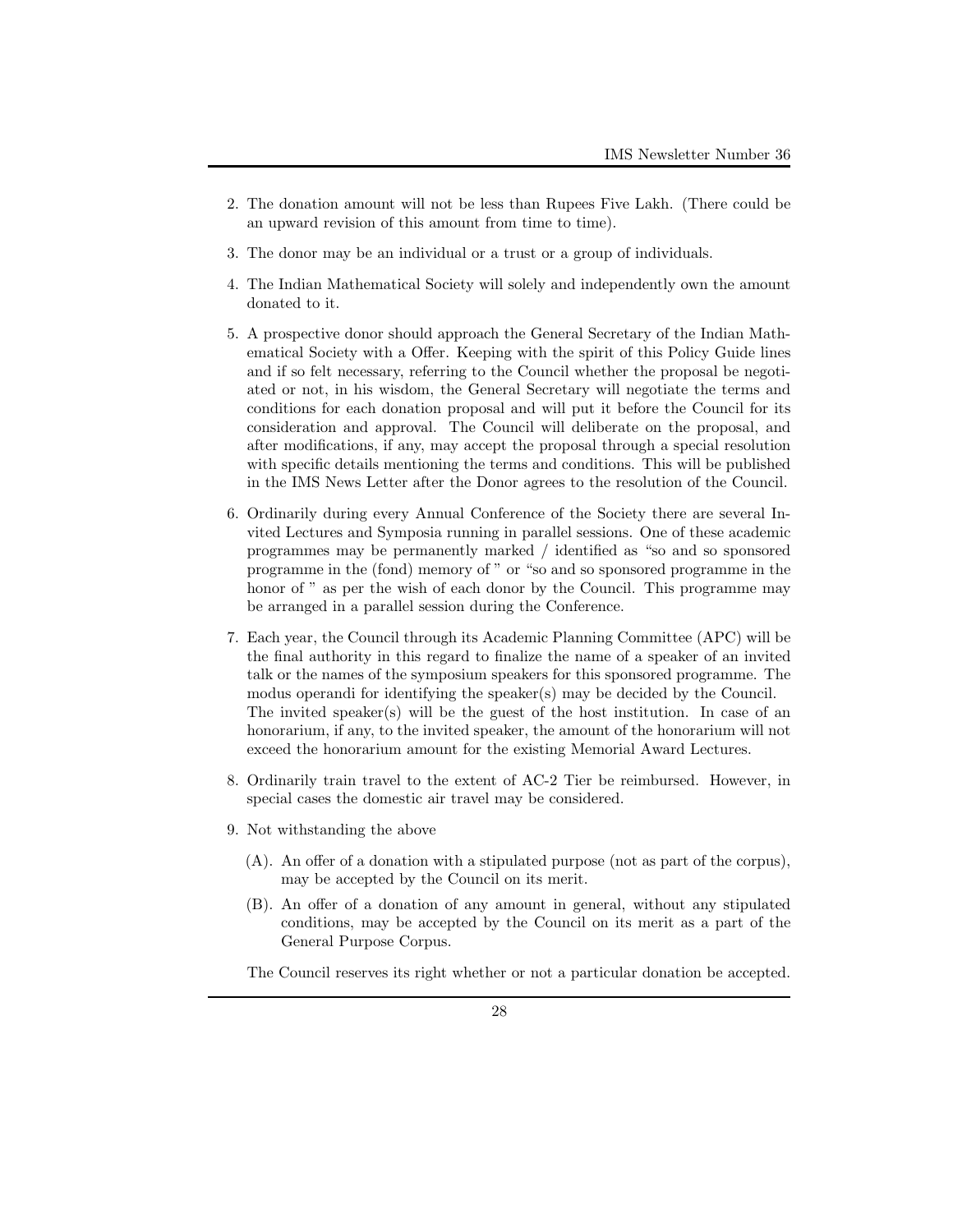## *∗* **Green initiative taken by the Society A fervent appeal to all members of the Society**

As a part of the "Green Initiative" taken by the Society (for further details, refer Society's website www.indianmathsociety.org.in), the Council of the Society has decided to send on line the soft copy of the Mathematics Student / give on line access to the Mathematics Student to all the Life members instead of supplying the hard copy. For this purpose, all the members of the Society are requested to register their e-mail address on line, along with Name and the Unique Membership Number therein, to J. R. Patadia on imsgoesgreen@gmail.com or jamanadaspat@gmail.com so that further necessary action can be taken.

### *∗* **P. L. Bhatnagar Prize for 2016**

The 57*th* International Mathematical Olympiad (IMO) was held during July 6-16, 2016 at Hong Kong. The Indian team bagged 1 silver, 5 bronze medals and secured the 34*th* position. A six member team of students picked up from across the country schools was sponsored by the Homi Bhabha Centre for Science Education (HBCSE), an Institution under the Tata Institute of Fundamental Research (TIFR). A total of 602 students from 109 countries participated in the prestigious world event.

Kapil Pause (Goa) won the silver medal whereas Sutanay Bhattacharya and Supravat Sarkar from West Bengal, Madhusudhan Reddy from Andhra Pradesh, Anant Mudgal from Delhi and Deepesh Singhal from Pune won bronze medal.

Kapil Pause (Goa) was the top scorer at IMO from the Indian team. He will be awarded the P. L. Bhatnagar Memorial Prize of the Indian Mathematical Society for the year 2016. The prize carries a cash of Rs. 1000/- and a certificate. The Prize will be awarded to him in the Inaugural Session of the ensuing 82*nd* Annual Conference of the Society on December 27, 2016 at the Kalyani University kalyani.

## *∗* **The List of Life Members of the IMS is displayed on the website of the Society**

The Complete List of the Life Members of the Society is available on the IMS website along with their Membership Numbers. Members whose mails have been returned undelivered are marked accordingly with a note in red along with their names on the IMS website.

*Society looks forward to their correct addresses.*

Members are requested to quote their membership number while communicating change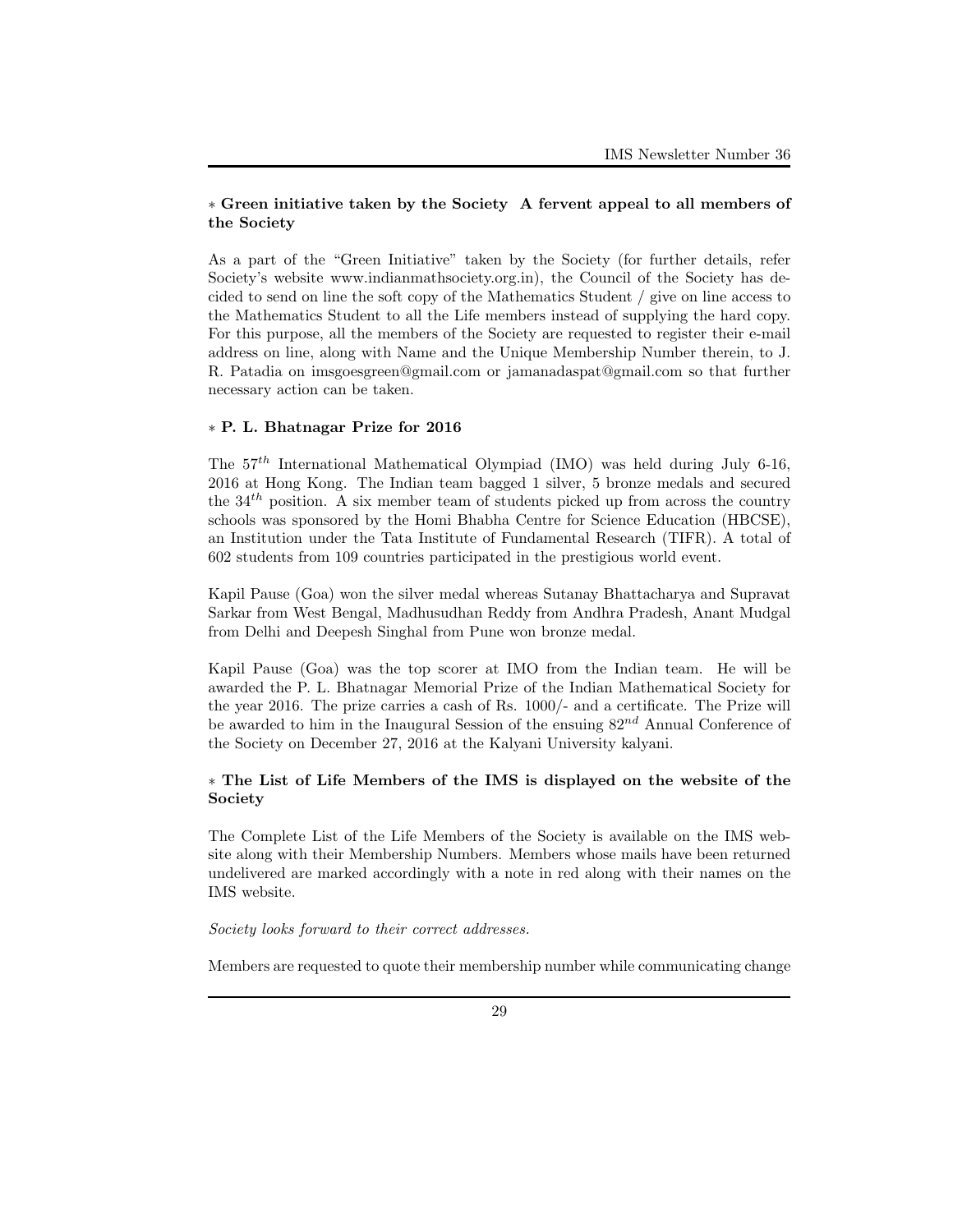of addresses, etc.

Any change or modification in the address and an e-mail id may please be communicated to the Treasurer, IMS, Prof. S. K. Nimbhorkar (if electronically, then on sknimbhorkar@gmail.com ).

### *∗* **Indian Science Congress Association (ISCA)- Annual Sessions**

The 104*rd* Session of the Indian Science Congress Association will be held at SRM University, Chennai during 3-7 January 2017. The Focal Theme of the Session will be "Science & Technology for National Development". Prof. D. Narayana Rao, Director Research, SRM University, SRM Nagar, Kattankulathur, Kancheepuram-603 203, is the General President.

Prof. Tarun Kumar Das, Professor of Mathematics, Faculty of Mathematical Sciences and Registrar, University of Delhi, Viceregal Lodge, Delhi - 110 007, is the Sectional President for the section of Mathematical Sciences (including Statistics).

## *∗* **ISCA Young Scientist Awardee and Best Poster Awardee for Mathematical Sciences (including Statistics) for the Year 2015-16**

Abhik Ghosh, Indian Statistical Institute, Kolkata is the ISCA Young Scientist Awardee for the year 2015-16 for the Mathematical Sciences (including Statistics).

Lakshika Chutani, New Delhi and A.S. Praveena, Mysuru are the Best Poster Awardee for the year 2015-16 in the Mathematical Sciences.

The IMS congratulates these distinguished young researchers and wishes them the best in their pursuit of excellence.

## *∗***A. K. Agarwal Award for Best Publication**

The Indian Mathematical Society (IMS) has set A. K. Agarwal Award for best research paper published (in any Journal) in the areas of Number Theory, Combinatorics, Discrete Mathematics, Analysis and Algebra. The corpus fund for this award has been made available to the Indian Mathematical Society (IMS) by Prof. A. K. Agarwal, Center for Advanced study in Mathematics, Punjab University, Chandigarh (India). The award consists of a citation and a cash prize of Rs. 10,000 /- (Rs. Ten Thousand) and will be given in the inaugural function of the Annual conference of the Indian Mathematical Society. The award is planned to be given every year.

One may refer to the website of the IMS: www.indianmathsociety.org.in.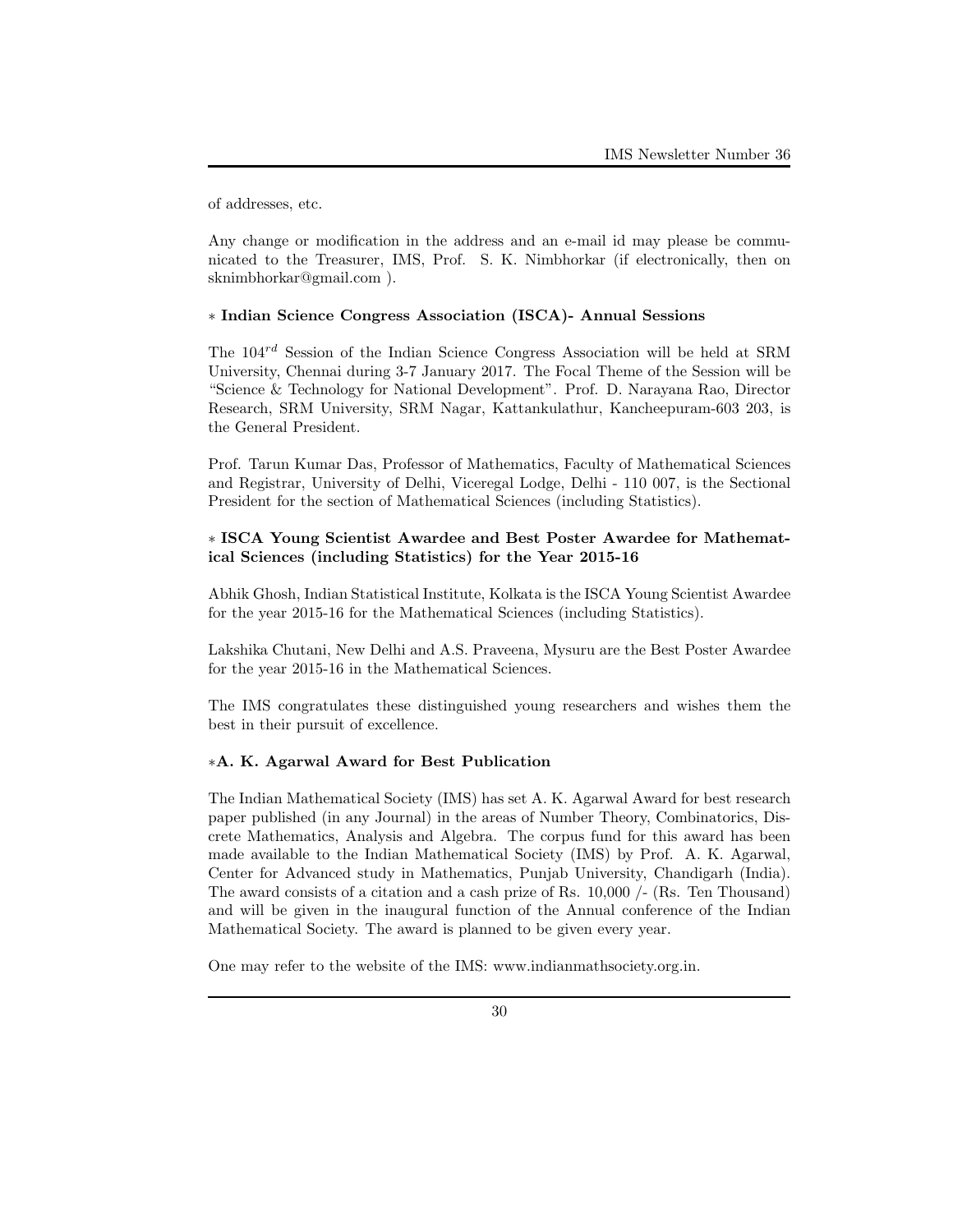## *∗* **A. M. Mathai Award for Best Publication in Applicable Mathematics**

The Indian Mathematical Society (IMS) has set A. M. Mathai award for best research paper published in the area of mathematics which has some applications in other fields such as Physical Sciences, Engineering Sciences, Biological and Medical Sciences, Social Sciences, Probability and Statistics. The corpus fund for this award (Rs. 5 lakh) is made available to the Indian Mathematical Society (IMS) by Prof. A. M. Mathai, Director, Center for Mathematical and Statistical Sciences, Peechi, Kerala and Emeritus Professor, MacGill University, Canada. The award consists of a certificate, to and fro travel (A. C. II tier Train fare) to the venue of the annual meeting and a cash prize of Rs 30,000/- (Rs. Thirty Thousand).

### *∗* **Prof. Geetha Rao passed away**

Prof. Geetha Srinivas Rao, former IMS President passed away on Sunday, July 24, 2016 at Chennai. The IMS fraternity extends its condolances to the bereaved family.

*∗ ∗ ∗*

**This News letter is Published by Prof. N. K. Thakare, General Secretary, Indian Mathematical Society at Pune (Maharashtra).**

**Dated: August 20, 2016**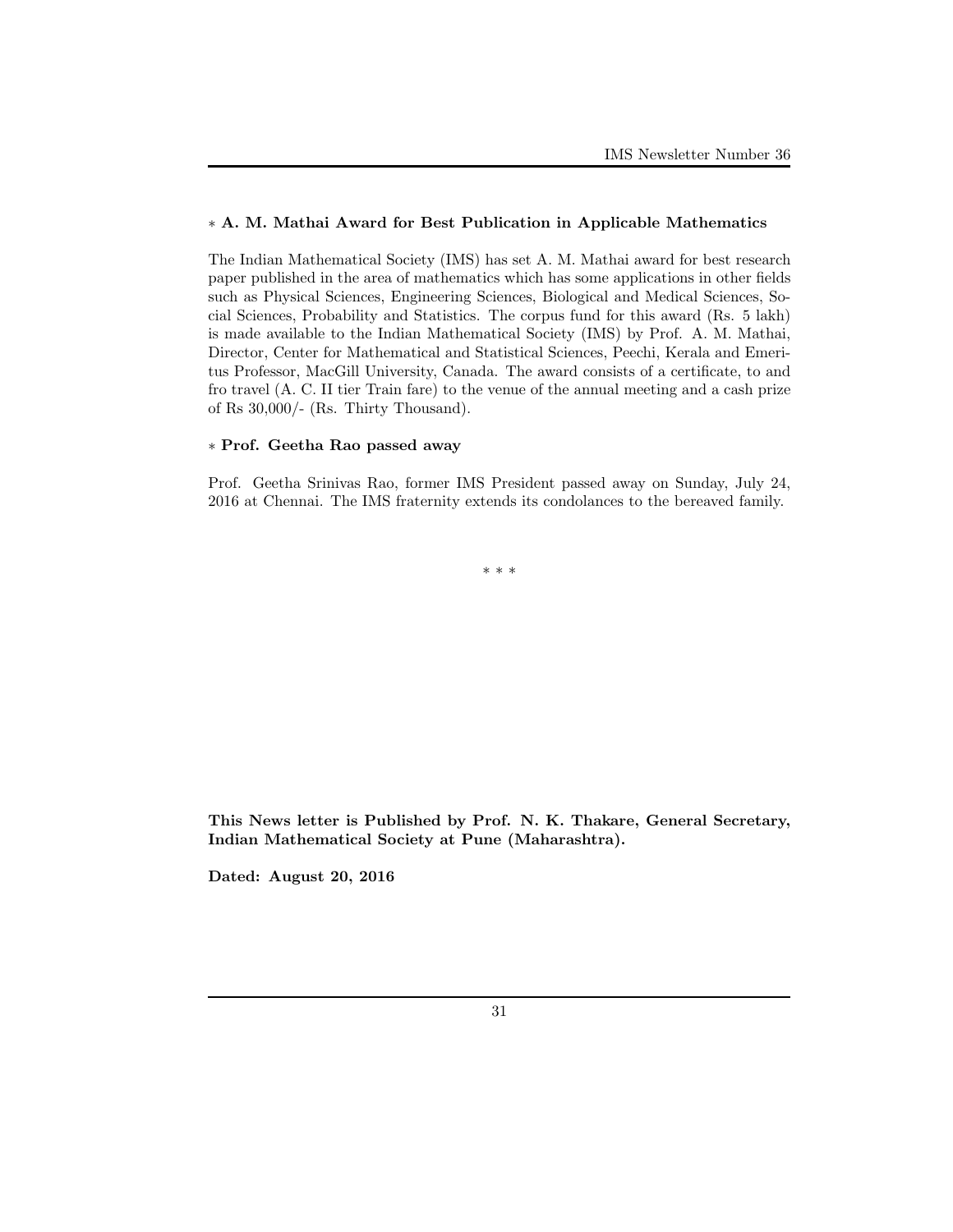## **INDIAN MATHEMATICAL SOCIETY**

Council Members 2015 - 16

- 1. Prof. D. V. Pai, **President** Indian Institute of Technology, Gandhinagar (Gujrat) e-mail: dvp@iitgn.ac.in
- 2. Prof. A. M. Mathai, **Immediate Past President** Director, Center for Mathematical and Statistical Sciences Peechi, Kerala e-mail: directorcms458@gmail.com
- 3. Prof. N. K. Thakare, **General Secretary** C/o : Department of Mathematics Savitribai Phule Pune University, Pune 411 007 (MS), India. E-mail : nkthakare@gmail.com
- 4. Prof. Peeyush Chandra, **Academic Secretary** Retired Professor, IIT, Kanpur. E-mail : acadsecrims@gmail.com
- 5. Prof. M. M. Shikare, **Administrative Secretary** Department of Mathematics Savitribai Phule Pune University, Pune 411 007 (MS), India. e-mail : mmshikare@gmail.com
- 6. Prof. S. K. Nimbhorkar, **Treasurer** Department of Mathematics Dr. B. A. M. University Aurangabad - 431 004 (MS), India. e-mail : sknimbhorkar@gmail.com
- 7. Prof. Satya Deo, **Editor, J. Indian Math. Soc.** HRI, Chhatnag Road, Jhusi Allahabad - 211 019 (UP), India. e-mail : sdeo94@gmail.com .
- 8. Prof. J. R. Patadia, **Editor, The Mathematics Student** (Department of Mathematics, The M. S. University of Baroda) 5, Arjun Park, Near Patel Colony, Behind Dinesh Mill Shivananda Marg, Vadodara 390 007 (Gujarat), India. e- mail : jamanadaspat@gmail.com
- 9. Prof. G. P. Youvaraj, **Librarian** The Ramanujan Inst. for Advanced Study in Mathematics, University of Madras, Chennai-600006. Email: youvarajgp@yahoo.com
- 10. Prof. Subhash J. Bhatt S. P. University, Vallabh Vidyanagar. Email: subhashbhaib@yahoo.co.in